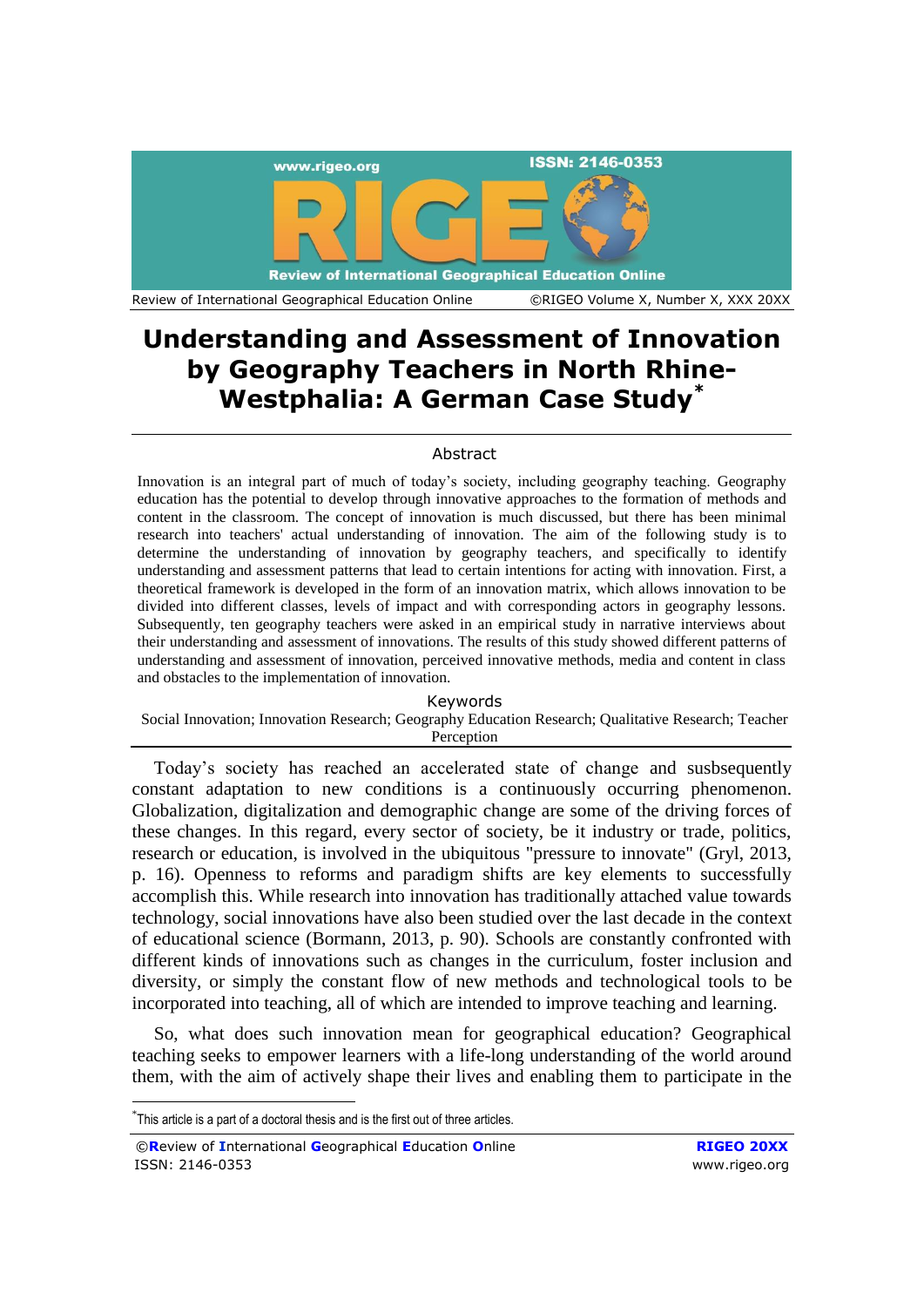society in a diverse and successful way (Lambert 2011; Lambert, Solem & Tani 2015). Research into geography education aims to provide the educational foundation for this endeavor, like in the sense of the 'Geo-Capabilities' approach, where the focus is on everyday life situations and subject-specific concepts and methods only serve to shape and cope with them (Jeckel & Pichler 2017). But it is still unclear how teachers perceive innovations and interact with innovations in teaching geography. Uncertainties with respect to new theories and methods such as spatial citizenship or geographical argumentation, top-down introductions, such as changes in the curriculum, and a constant time pressure, can create a skeptical attitude towards innovation in the classroom (Schulze, et al. 2015; Budke & Uhlenwinkel, 2011). Despite many studies being undertaken on successful innovation cultures (Lauer, 2006; Reimann-Rothmeier, 2003) and the implementation of innovation in schools (Radtke, 2004; Gräsel & Parchmann, 2004; Goldenbaum, 2013), limited attention has been paid to how teachers understand innovation and how it influences their professional actions. This is surprising as teachers and their teaching practices influence the teaching and learning success of students to a great extent. Consequently, the main thrust of this study is to investigate the understanding and assessment patterns of geography teachers in relation to innovation, by identifying individual perception criteria of innovation and tendencies that affect the assessment of innovation in teaching geography.

The research questions considered here are:

- What is the understanding of innovation by geography teachers?
- What does innovation in geography lessons depend on?
- To what extent does the understanding of innovation by geography teachers influence their assessment and intention to realize innovations in geography lessons?

First, the theoretical background of the study and the term innovation, as well as its significance for geography education, is illustrated. Secondly, the methodical procedure of the study will be explained and then the research findings will be presented and interpreted. Finally, the results will be related to the research questions and their consequences for further research will be discussed. The results of this study serve as a prerequisite for a planned teacher training with the aim to sensitize teachers with the handling of school innovations and to present the conditions and obstacles for school innovations in geography. Moreover, the results presented here can be used to develop more focused new innovative approaches based on the needs of teachers.

# **Theoretical Framework**

## **The Definitions of Innovation**

In common understanding, the term 'innovation' is associated with fundamental changes, inventions and improvements. In layman's terms, an innovation contains something new. Although the term can be derived from the Latin 'innovatio' (something newly created), there is no universal definition of the term innovation in science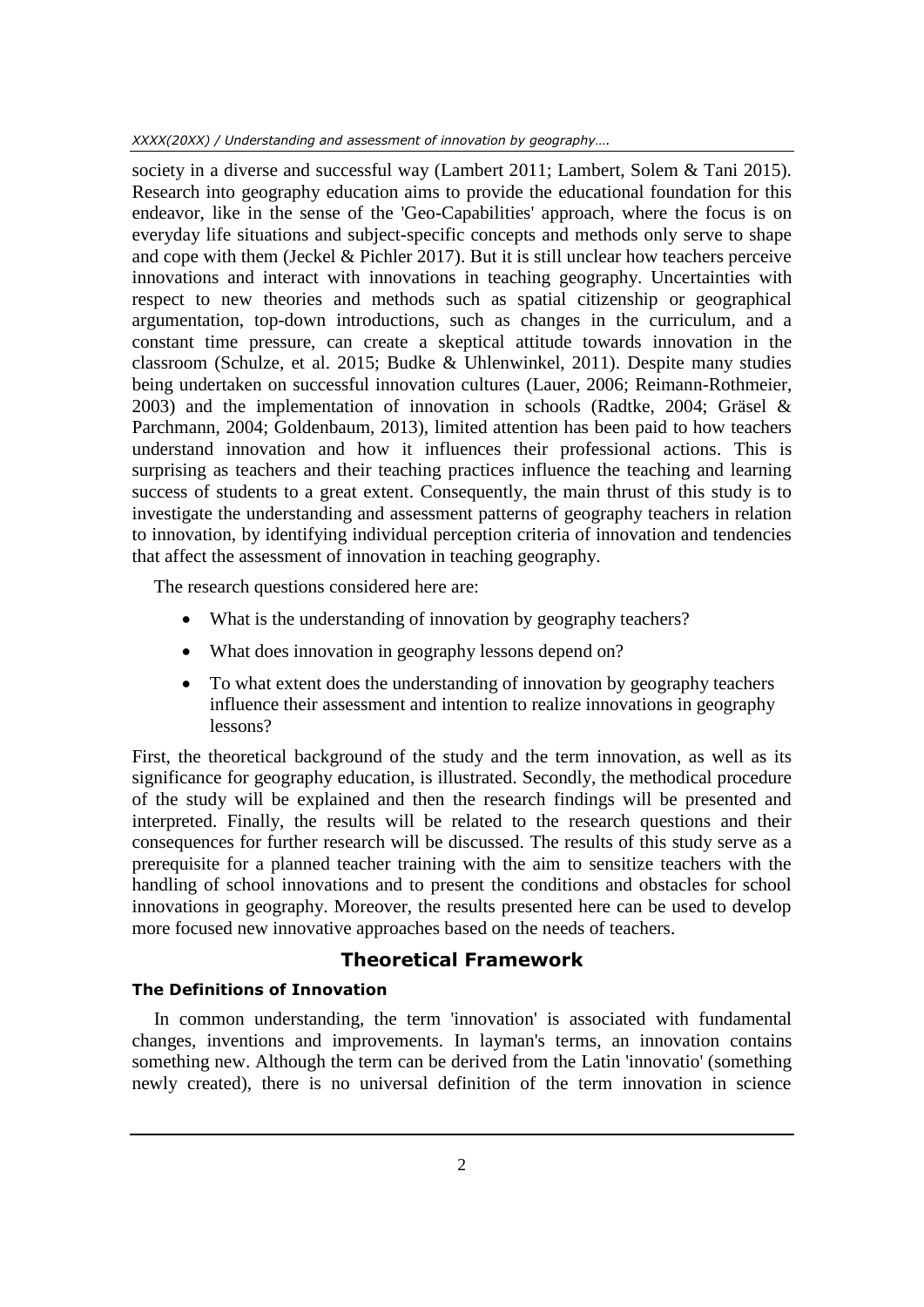literature (Reinmann-Rothmeier, 2003, p. 8). Hence, a more detailed explanation of the term is required to go beyond the basic understanding of the term.

Formerly innovation was linked to radical-revolutionary changes that were considered to have short-term and drastic effects, developed by individual ideas by a limited number of specialists (Bullinger, 1994). An example of such an innovation is the invention of the telephone and its establishment as a main tool of communication. In a more recent understanding, innovation shows a more evolutionary, incremental character. Examples of this evolutionary understanding range from the continuous improvement of smartphones to the long-standing development of an education system through curricula and standards, to the establishment of new leadership styles that can impact organizational features. For such examples like these the impact of an innovation may be less obvious. The modern understanding of innovation is that anyone can be a source for ideas on innovation (without being an expert) and "[...] that group work and team spirit are more likely to succeed than solitary thinking and elbow mentality" (Reinmann-Rothmeier, 2003, p. 11). To read more about these concepts of radical and incremental innovation see in Ettlie et al. (1984), Dewar & Dutton (1986) and Arnold et al. (2010).

#### **Innovation in Educational Research**

In 1912, Schumpeter, as part of his Theory of Economic Development, designed the notion of innovation as a term for a process by which new products and technologies are introduced into an economic system. However, it was not until the 1960s that the term 'innovation' was used in German pedagogical discussion to convert the 'technological innovation' to 'social innovation'. Social innovations are by definition, processes of creation, implementation, and dissemination of new social practices in different areas of society (Zapf 1989, p. 170). Subsequently, the term was quickly spread and replaced similar terms such as novelty, reform, or educational experiment (Schramm, 2007, p. 12). Within the innovation research of educational science, several different meanings of the term innovation exist. In this respect, Rürup & Bormann (2013) propose a summarizing heuristic of the different meanings of the concept of innovation. In short, they differentiate the term innovation into innovation as a concrete idea or as the result of a social transformation process (content), innovation as a process of creation and dissemination of novelties in social systems (process) and innovativeness as the ability to innovate (potential) (see Table 1).

|            | descriptively analytic                                                         |  |
|------------|--------------------------------------------------------------------------------|--|
| a) Content | Innovation as an idea, practice, object,<br>occasion; the result of a process. |  |
| b) Process | Change as a constant process of alteration<br>taking place in a social context |  |
|            | To innovate with a purpose induced by social                                   |  |

| anı |  |
|-----|--|
|-----|--|

|  |  | Different Meanings of Innovation (Rürup & Bormann, 2013, p. 19) |  |
|--|--|-----------------------------------------------------------------|--|
|--|--|-----------------------------------------------------------------|--|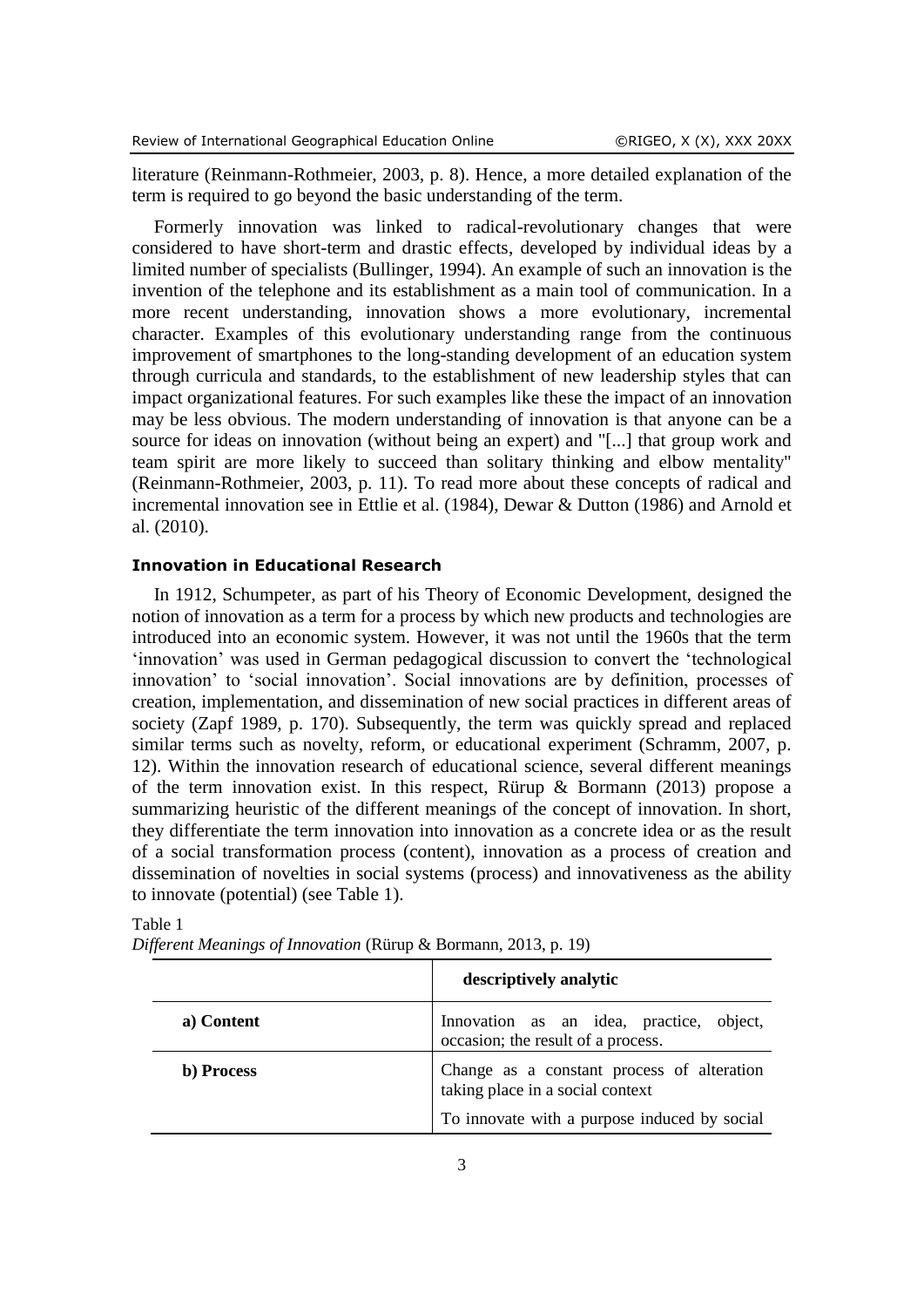*XXXX(20XX) / Understanding and assessment of innovation by geography….*

|              | development                                                                                |
|--------------|--------------------------------------------------------------------------------------------|
| c) Potential | Innovativeness as the property (willingness)<br>and ability) of actors and social contexts |

In basic terms innovation refers to something 'new', which is more than just a rudimentary improvement. Most definitions show that inventions, as the pure idea of something new, can not necessarily be seen as innovation. "Only the implementation, usage, and associated visible changes of the initial state make an innovation out of an invention" (Schmid, 1999, p. 103). The decision to innovate is to be distinguished to the actual implementation, such as the difference between a teacher's decisions to use a new method to its subsequent application in a classroom setting. This decision phase is referred to as adoption (Fullan & Pomfret, 1997, p. 336; Klein & Knight, 2005, p. 243).

While the decision to innovate is an important and necessary step, it sometimes has relatively small relevance to its actual application. The implementation phase goes beyond the decision for innovation. It begins with the realization of innovation in practice and ends as a tool for standard practice. According to this understanding, the implementation is only completed, when the innovation is generally used in situations provided for it (e.g. a school lesson).

This difference between adoption and implementation is significant: "Individuals, teams, organizations, and communities often adopt innovations but fail to implement them successfully" (Klein & Knight, 2005, p. 243). Hence, the implementation of innovations can be understood as "the critical gateway between the decision to adopt the innovation and the routine use of the innovation" (Klein & Knight, 2005, p. 243).

For better understanding and utilization of the term innovation in an educational context, it is necessary to develop the definition further. Schaub and Zenke (2007) proposed a basic classification for school-related innovations, in which they grouped innovation in curricular, institutional and methodical innovations (Table 2).

## Table 2

| <b>School-related innovations</b> | <b>Meaning</b>                               |
|-----------------------------------|----------------------------------------------|
| Curricular innovation             | Systematization of topics in school subjects |
|                                   | Emphasis and progression of topics in a      |
|                                   | school subject                               |
| Institutional innovation          | Determination of learning objects, classes,  |
|                                   | learning places                              |
|                                   | Employment                                   |
|                                   | Financing                                    |
|                                   | Cooperation agreements                       |
| Methodical innovation             | Arrangement of the class subject             |
|                                   | The use of media and technology in the       |
|                                   | subject                                      |

*Classification of School-Related Innovations* (Schaub & Zenke, 2007, p. 306)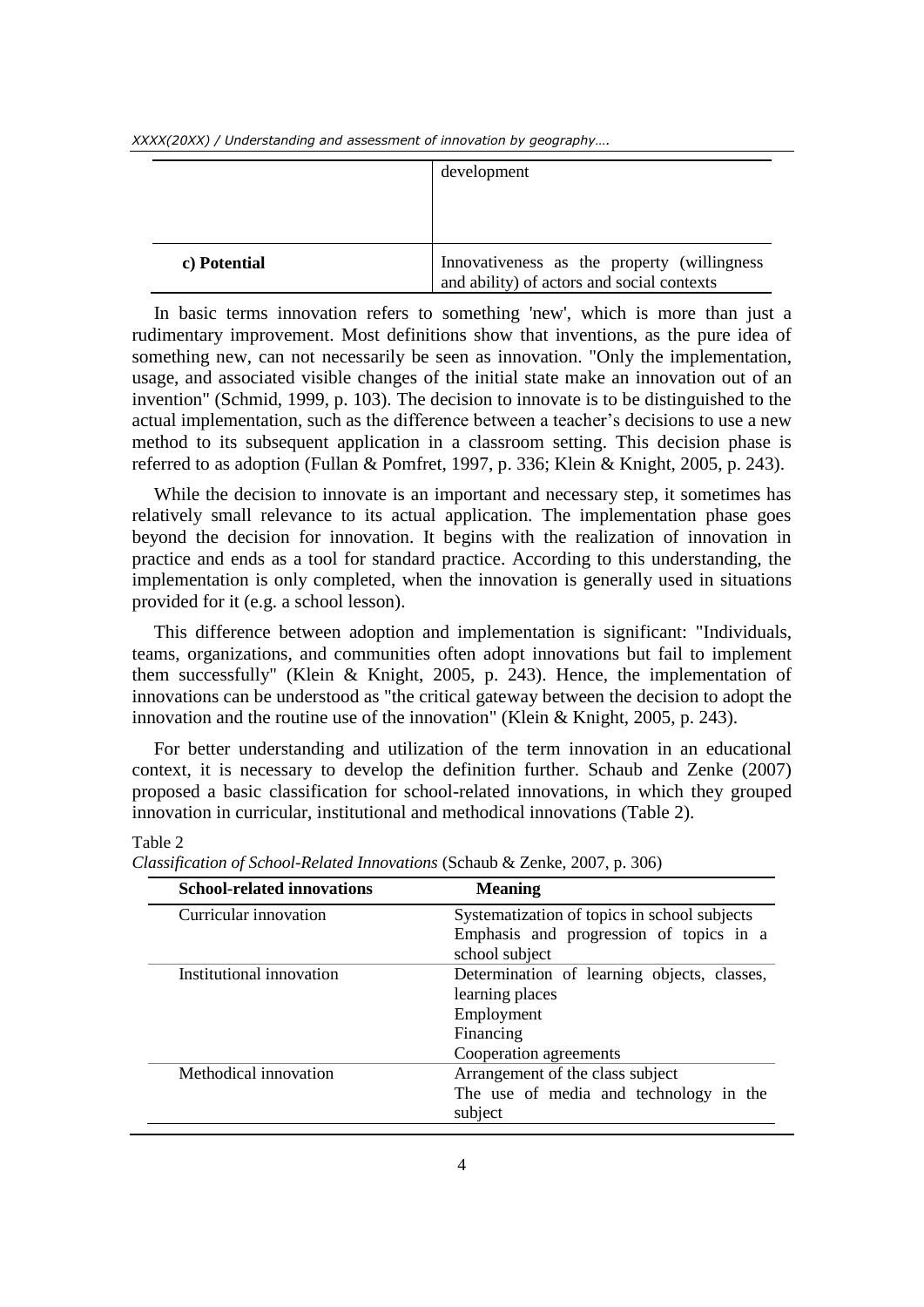| Review of International Geographical Education Online |                                           | ORIGEO, X (X), XXX 20XX |
|-------------------------------------------------------|-------------------------------------------|-------------------------|
|                                                       |                                           |                         |
|                                                       | Distribution of roles in class situations |                         |
|                                                       | Evaluation methods and evaluation forms   |                         |

In addition to this basic and objective classification, innovation in schools are also found in the context of new, targeted, intended and planned measures that can bring changes or improvements on a number of different levels. Changes can affect the school education system (macro-level), the individual school (meso-level) and/or the school lessons themselves (micro-level) (Goldenbaum, 2013, p. 151). Consequently, these different levels of innovation are not absolute but rather relative, based on objective or subjective criteria of different actors within their according level of effect. Innovations in a school context have a less radical character of change, but rather an evolutionary, gradual constructive character (Reimann, 2005, p. 14).

### **Innovation in Geographical Education**

Geography education research critically examines geography and its potential for geographic and general education. Development and research activities in geography education research either relate to applied or basic research (Budke, 2015, p. 11). For example, geography education researchers develop theoretical concepts for education to enable sustainable development of new curricula (Böhn & Hamann, 2011; Birkenhauer, 2002). Research in this field also aims to develop effective use of new digital media in geography lessons and concepts are suggested that help students in the development of systemic thinking (Höhnle, et al., 2013; Jahn et al., 2015).

Figure 1 summarizes the previous theoretical approaches with reference to a geographic context. The matrix is divided into three main columns and a fourth column for support with examples. The column 'Classification' first indicates the respective type of innovation, e.g. 'methodical innovation' includes innovative methods and media. The column titled 'Level' describes the level at which innovation has an effect, i.e. innovation influences the 'macro-level' (school system), the 'meso-level' (school) or the 'micro-level' (school lesson). Finally, the column 'Actor(s)' describes the actors who are responsible for the respective innovation in relation to the corresponding level, e.g. the teacher as the initiator of methodical innovation in the classroom (micro-level). For example, an innovation from the field of digitalization research can be seen as a methodical innovation on a micro-level, in form of the usage of new digital map material in geography class. The main actors for the implementation of this innovation are geography teachers and students.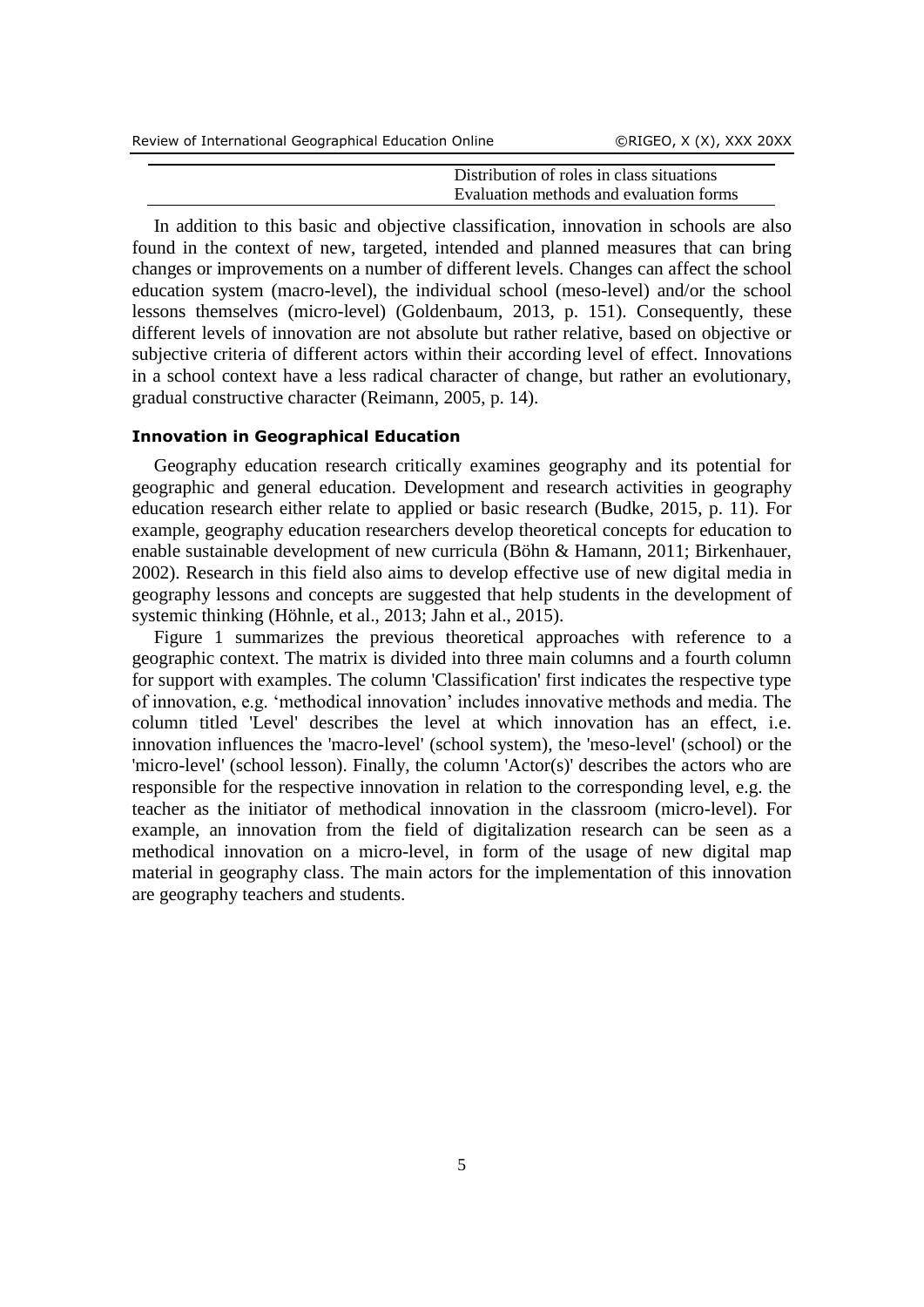Another example is the organization of out-of-school-laboratories as an institutional innovation on a meso-level, which is utilized by the principal and respective geography teachers in a school. A macro-level innovation would be the change from an inputoriented to an output-oriented geographical education, in which the main actors are the education researchers or the educational policymakers.

The classification of innovation types and their relation to a particular level is not absolute. Borders between each innovation class (curricular/methodical/institutional) should not be seen as absolute as some types of innovation cannot be clearly allocated to a specific level. Innovations at the meso-level do not always have to be institutional innovations. For example, the introduction of a new school book in geography for the whole school can be assigned to an innovation on a meso-level but can be related to a methodical innovation, because of the use of new media for the class subject (see Table 2).



*Figure 1*. Innovation matrix with highlighted focus on teachers for this study (own illustration).

As already mentioned, teachers are among the key actors in influencing the learning success of students (Helmke, 2012, p. 109). Moreover, studies also show that teachers play a central role in the process of implementing reforms and for innovation in a school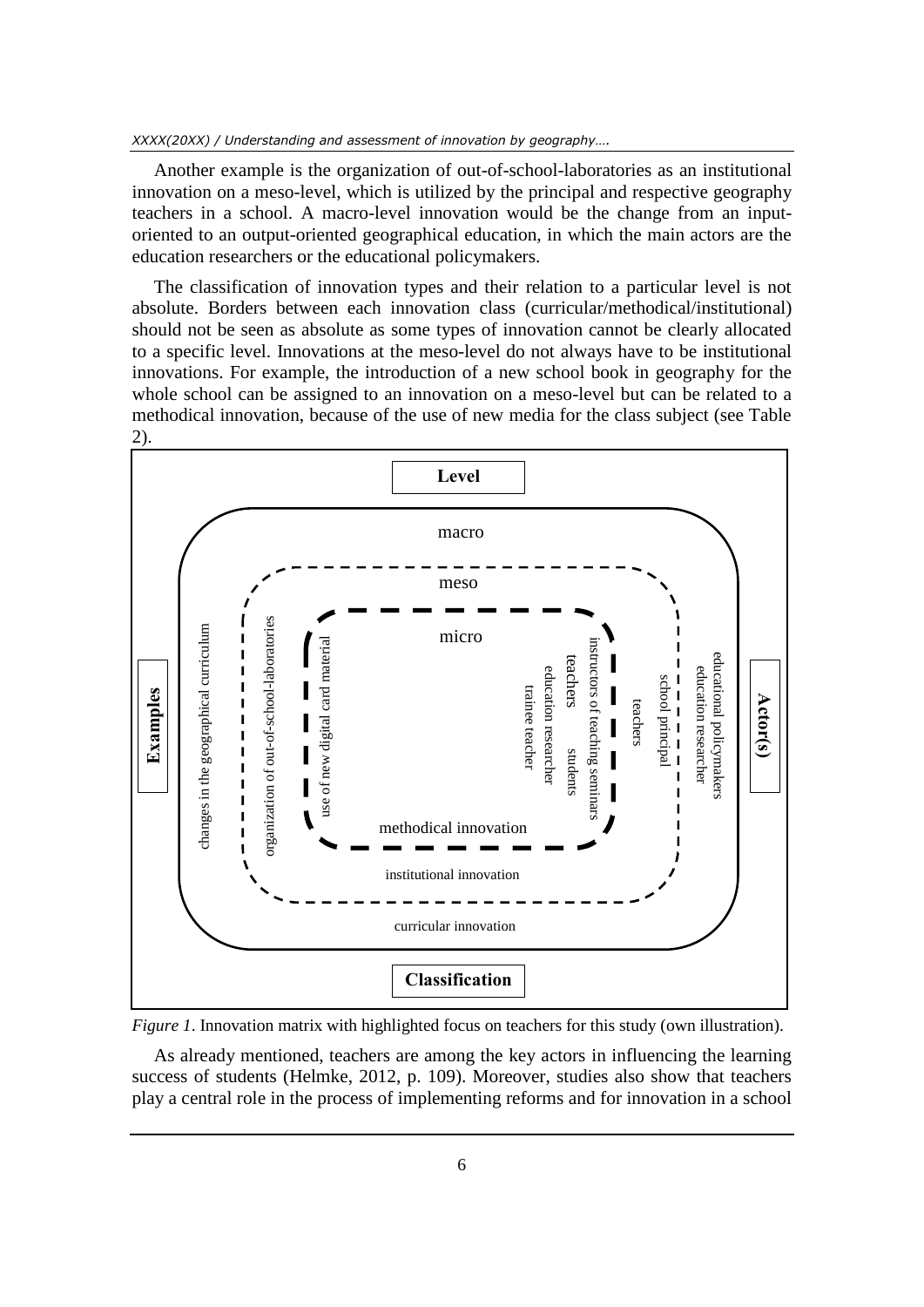context (Borko, 2004; Döbert et al., 2003). Considering this and the research questions previously outlined, the focus of this study is on the micro-level, specifically considering methodical and medial innovations with teachers as the key actors. For this purpose, our definition of innovation in geography teaching for the micro-level is:

*Innovations in geography classes are deemed to be alterations that lead to a break with routines and are accepted and recognized by the respective social environment (teachers, students). The changes can consist of new combinations of known elements and thematic contexts and do not have to be fundamentally new. They should be repeatable as well as convertible into new routines.*

In our understanding, innovation in geography classes can be manifested in new social contents, processes, and potentials (see table 1), which deviate from regular procedures; for example, the introduction of a new method or teaching procedure. It does not matter who the source of innovation is and can range from a scientific innovation to a student idea put into practice. This novelty must be accepted by the actors in which it is active; students and the teacher must recognize the value of the novelty. To distinguish this kind of social innovation from a purely random event, the innovation must be repeatable. The completion of the innovation is achieved when it has been turned into a new routine (Reinmann-Rothmeier, 2003, p. 9.).

## **Methods**

In the following segment, the research methods used for this project will be presented. For clarity, qualitative data collection and data evaluation procedures are explained in addition to the theoretical and organizational background of the research process. Furthermore, the constraints of the methods used and how these were addressed are reviewed.

## **Research Design**

The research questions outlined in the introduction have not been empirically investigated in the context of geography education research previously, which leads this study to have a strong explorative nature (Mayring, 2002). The study aims to demonstrate the understanding of innovation by geography teachers in relation to their activities in the classroom and seeks to identify the individual experiences of the teachers, including how they developed their understanding of innovation and their assessment and interaction with innovation. Thus, this study aims to understand the thought patterns and subjective theories (Mandl & Huber, 1982; Dann, 1994) of innovation and how they influence perception, judgment, and handling of innovation by geography teachers.

## **Data Collection and Data processing**

A research design that allows interviewees to openly describe their experiences from everyday school life in detail was needed to survey the subjective experiences and assessment patterns of geography teachers. Consequently, a narrative interview approach (Schütze, 1983) was used, as it focuses on a "specific, temporal and thematic excerpt" (Flick, 2011a, p. 228) from the respondent's life. Moreover, it encourages the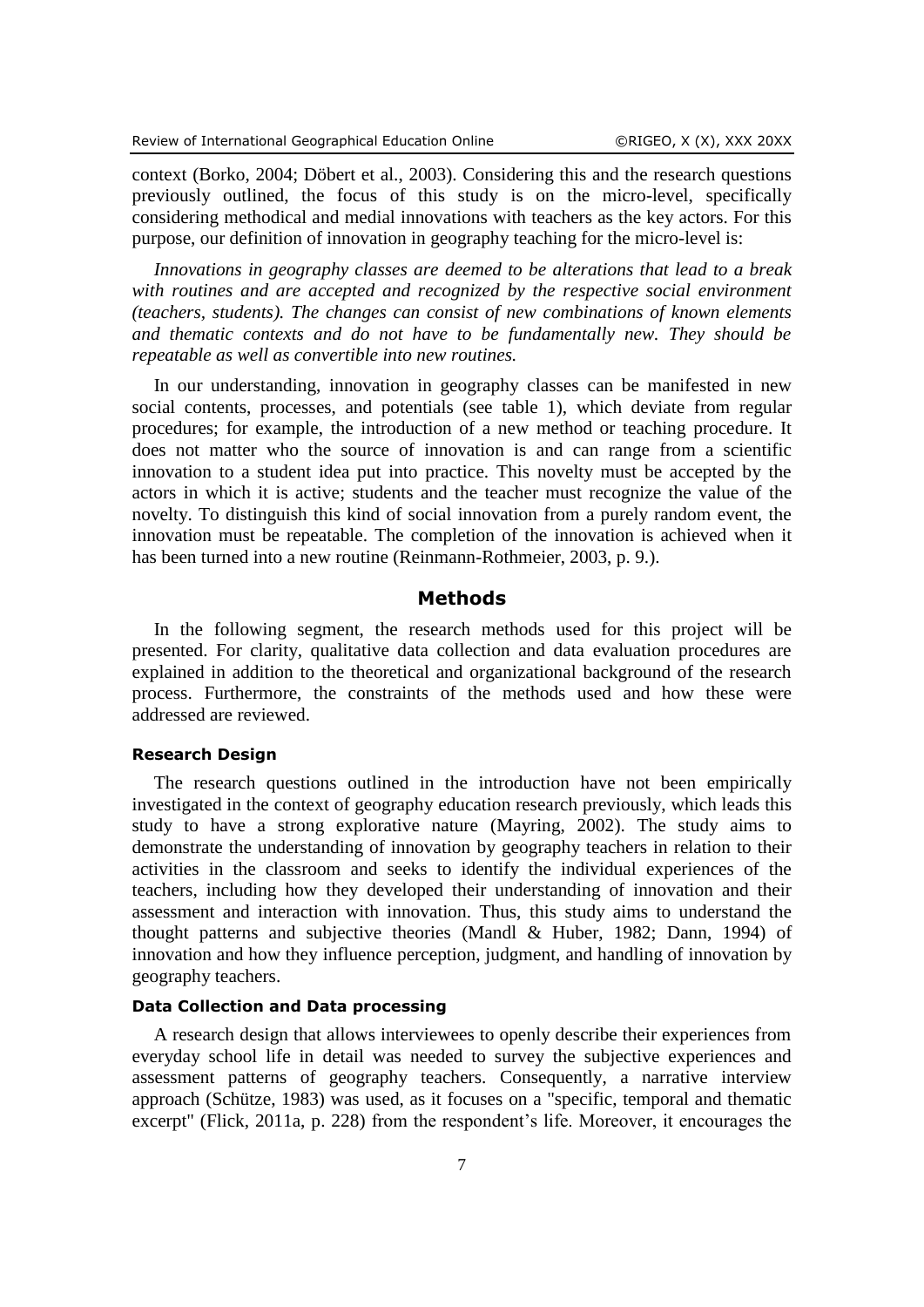interviewee to "tell the story of the subject matter in question as a coherent history of all relevant events from beginning to end" (Hermanns, 1995, p. 183). In this approach, the interviewee was asked to tell a narrative of a process-related act, that they had experienced (such as an ordinary lesson) without interruption of the narrative by asking further questions. After the interviewee finished their narrative immanent and exmanent questions were asked to address aspects of their narrative that were unclear. However, "narrative-episodic knowledge" generated in this way (Flick, 2011b, p. 273) was not sufficient to address all the research aims of this study. Hence, this study also investigated the subjective conception and evaluation of innovation in geography lessons, as well as a number of individual applications. For that purpose, the prepared exmanent questions were accorded greater importance. Using this method it was possible to ask important questions in each of the interviews, which made the interviews comparable. This methodological approach is comparable to the problem-centered interview, which aims to capture subjective perceptions and modes of processing social reality (Witzel, 1985). The interviewees were asked to describe their daily professional routines, for example, their usual teaching phases. In the subsequent immanent and exmanent question phase the focus was placed on how the interviewees break with routines in order to facilitate changes, specifically innovation, and the understanding of innovation. Through this approach the subjective understanding and assessment patterns of innovation in geography lessons were reconstructed, experiences with innovation were recorded, and their intentions with innovation in the classroom were compared.

Overall, ten interviews with geography teachers were undertaken for the exploratory study. Five men and five women were interviewed, whom all teach at different schools (but always at German Gymnasiums in North Rhine-Westphalia) and have different teaching experiences ranging from 1 to 36 years of active apprenticeship in schools. The reason for this selection was for theoretical sampling (Glaser & Strauss, 1999) with the aim of identifying the largest possible differences. Intermediate results from the data analysis were used as impulses for further, refined data collection, e.g. the age of the teachers and their understanding and handling of innovation. This chosen sample was not representative in terms of socio-demographic characteristics or in relation to the whole teaching staff, nor to the group of geography teachers interviewed. The aim of this qualitative study was to identify a wide range of possible teacher perceptions and as different concepts as possible, and this goal guided the choice of interviewees.

## **Data Evaluation and Data Display**

The analysis of the interviews was carried out according to the narrative method of Schütze (1983, Hermanns, 1992). Following Rosenthal (1987, p. 147) and Fischer-Rosenthal/Rosenthal (1997, p. 153) narrative segments were considered in the interpretation as well as interpretation of the pure descriptions and arguments not embedded in narrations with regard to their connection to the narrative parts of the text. The method used was primarily focused on the procedure outlined by Schütze (1983). However, further methods were included in the evaluation. All interviews were also based on the coding method of Grounded Theory (Glaser & Strauss, 1967); core and subcategories were identified in the material and linked with each other to form a network of constructs. Based on this, a classification of geography teachers was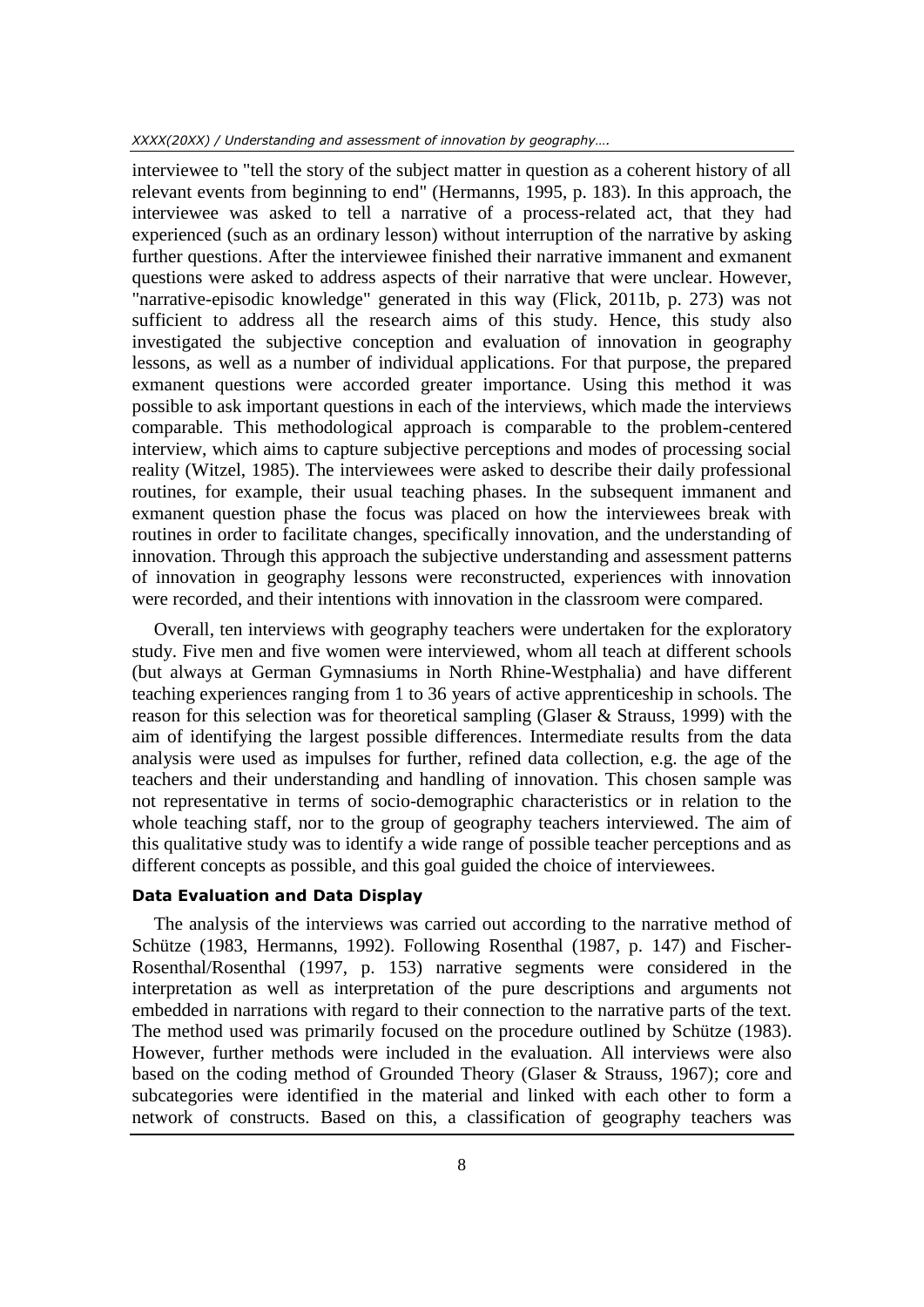identified from the data material to address the research questions of this study. The interpretations were based on the main narrations, complemented by the exmanent demands.

The sampling structure of this study influenced the process of data analysis. It allowed the data collection and analysis to be linked through theoretical sampling (Glaser & Strauss, 1999) so that intermediate results from the data analysis could be used as impulses for further, more refined data collection. The collected data was deemed appropriate, after an initial analysis, to allow to work on the research questions in depth. A further survey phase in the field was therefore unnecessary, even if it cannot be entirely ruled out that the extraction and evaluation of additional data, in the sense of theoretical saturation, would not have yielded further insights.

**Development of the category system.** Deductive and inductive approaches were combined for the category system of this study (Mayring, 2008). The deductive categories were derived from the theoretical and literal framework on the understanding of innovation (see the chapter 'Theoretical Framework'). This resulted in a category pattern, which was more distinguished and complemented during an inductive category formation after the interviews. Based on the inductive approach, a series of main categories were formed, which influenced both understanding of innovation and behavior patterns in geography education. The development of the category system and the classification underwent several modifications. After the theory-based survey and the inductive supplementation of the category system, after completing three interviews as a pretest, the category system was repeatedly refined and changed. A review of the category system by third parties (peers) served to ensure an intercoder reactivity, as is demanded by Mayring (2008). The relevant interview passages from the entire data material were assigned to the corresponding categories using MAXQDA.

#### **Methodical Challenges**

Narrative interviews are regarded as unsuccessful if the interviewee attempts to control their representations, for example, if they spoke along an already existing "narrative overlay" or the interview consists of a back-and-forth between the two actors with no or little narration (Küsters 2006, p. 67). This second problem happened during the pre-test phase as the narrative impulse was inappropriate for a longer narration by the interviewee. This problem was solved with the help of three further test in which the narrative impulse was refined, and consequently, the subsequent interviews contained enough narrations. Furthermore, innovation is a very complex topic that makes it difficult for teachers to talk about. Teachers found it difficult to talk about innovation in an everyday school context as an innovation can be a small change that quickly changes into a routine. Therefore, a more precise question about the understanding of innovation in school was asked in the exmanent question phase, after the main narration. Another problem was that the teachers did not like to talk about failures with innovation, so it was difficult to identify barriers that influence the realization of innovation in class. Again, a more precise question about constraints with the realization of innovations in school was asked after the main narration of the interviewee, to solve this problem. Another problem was that the interviews were conducted in German. The translation of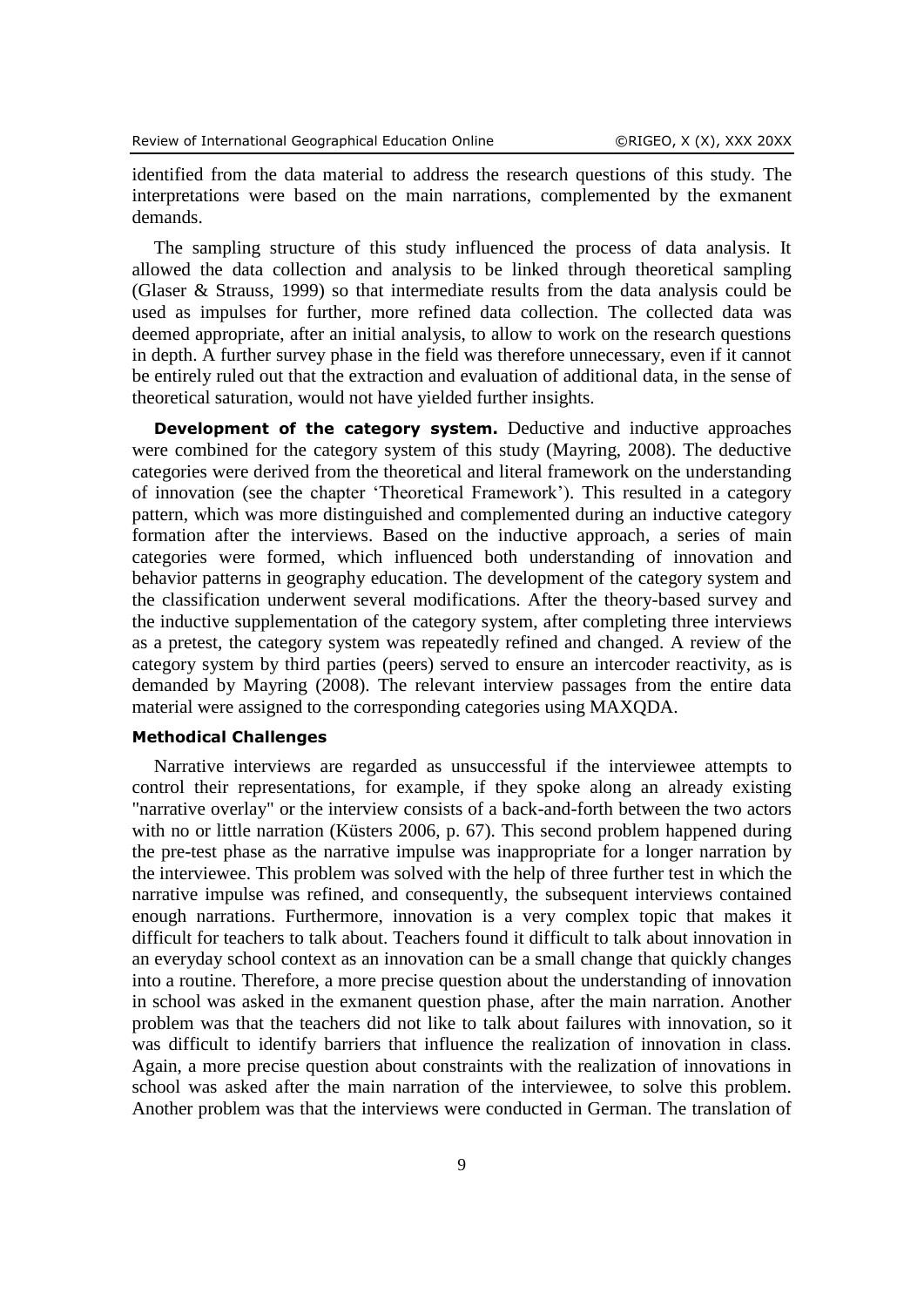individual interview passages in the evaluation section cannot reproduce the true notation and nuances of meaning. Therefore, important words for the evaluation have been partly left in German and are subsequently explained in their meaning. To ensure the anonymity of the teachers interviewed no full names are mentioned in the following part, only the respective abbreviations Mr. and Ms. as well as a random letter.

# **Findings and Results**

## **Understanding of Innovations**

A clear understanding of innovation by geography teachers could not be determined. However, a common denominator that everyone who was interviewed expressed was that innovation is something new, such as was expressed by Mr. F.: "Everything that is new, that is different in principle from what has been done so far, is innovative. That's what I understand" (personal communication, March 1, 2018). The teachers interviewed had very different ideas of these novelties and a basic distinction was made between two directions of understanding: curricular and methodical-medial. Subsequently, the teachers differentiated between innovation from outside (curricular innovations) and inside (methodical-medial innovations).

Some of the teachers interviewed understood curricular changes as innovation, such as the change from a 12-year to a 13-year school graduation (called G8 and G9), which affects the teachers interviewed from North Rhine-Westphalia, and was widely discussed: "The last major innovation the school has experienced was the educational reform and focus on competencies. From outside, school is influenced by innovation, for example, NRW is going back to G9" (Ms. H., personal communication, November 2, 2017). According to this understanding, schools experience major innovation through educational policy influences, which cannot be controlled by the teachers. Here, education policy is understood as an innovative control that affects teachers and forces them to react. These changes in education policy are associated with changes from "outside" and are partly seen as problematic.

According to Mr. R. (personal communication, November 3, 2017): "innovation from inside the teacher staff [...] is what represents an innovation." From "inside" the interviewed teacher understood innovations that concern methods and media that they are using in their own class. With "inside" they mean the personal area of influence of the teachers and their room for maneuver. Furthermore, we determined that teachers understood not only some geography education methods but also general education methods as innovative methods for their geography lessons. These innovations from inside they assessed very positively. Here they didn't distinguish between general educational innovations and geography education innovations. Based on the innovation matrix already presented, it is noticeable that the interviewed teachers made no reference to institutional innovations. Innovation that had an effect at the meso-level are either not noticed or have no significance for the teachers interviewed. Furthermore, innovation coming from geography education or geosciences are not considered as such. It can be assumed that the inner innovations are perceived as an innovation of their own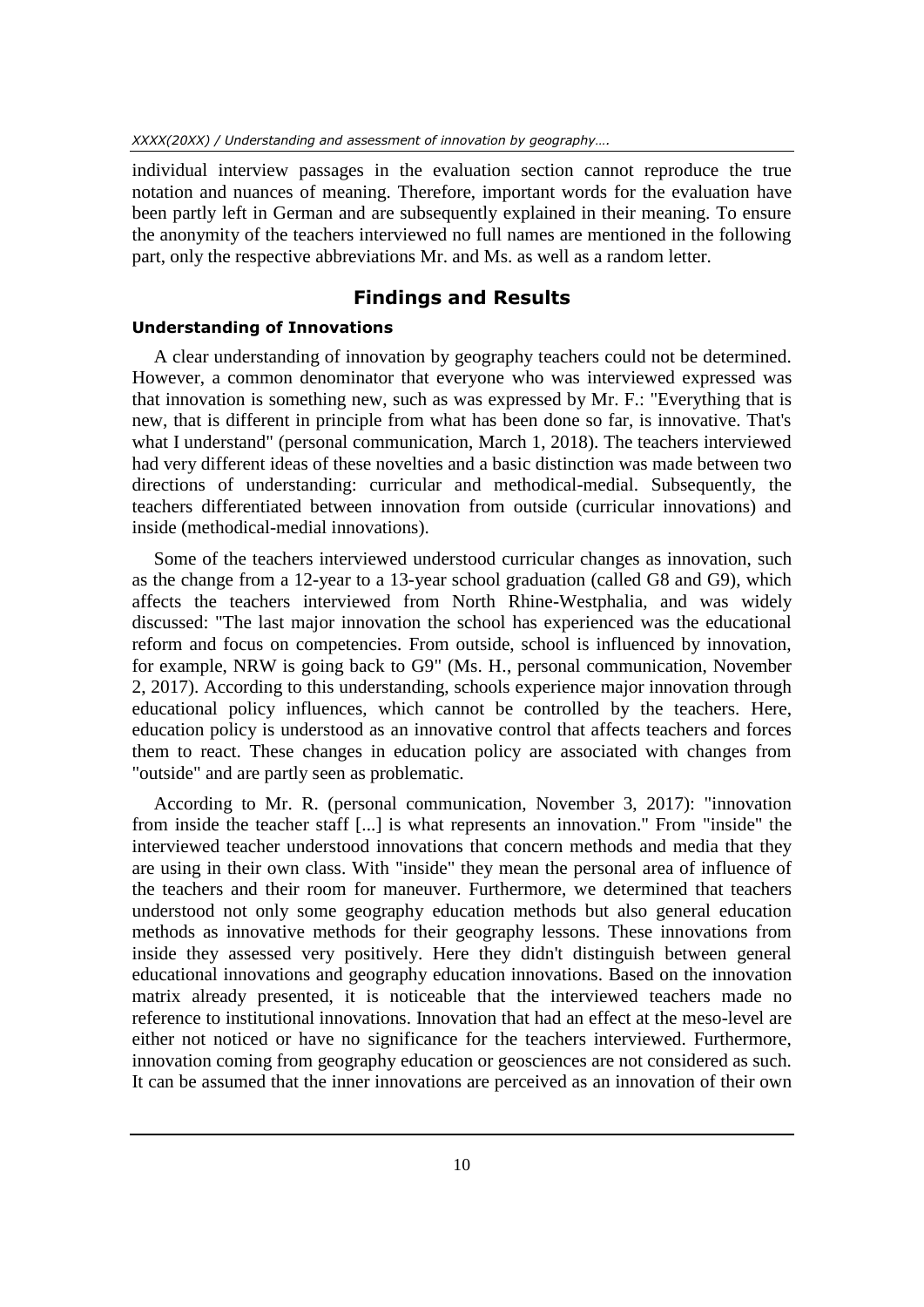and not as such which they adopt and implement from the outside (e.g. from the results of geography education research).

#### **Assessment of Innovation**

In addition to the presented patterns of understanding, the assessment of innovation took on a major role in the perception of the interviewed geography teachers. When teachers talked about their personal innovation in the classroom, they mostly put forward positive experiences. Mr. W. (personal communication, March 1, 2018) gave an example of this:

I did a treasure hunt in fifth grade once [...] like a diamond hunt. […] They had a lot of fun (Megaspaß) and that's another positive conclusion. And why not use those ten seconds? And that's what I think the cool lessons are like.

It must be pointed out here, that not only personal performance is perceived as "cool", but that the fun of the students also played a central role in the own assessment and motivation with innovations. Herein the overarching context in which innovation takes place becomes apparent. Innovations and their impact are linked to the learning group, the teacher colleagues or the origin of the innovations. Ms. H (personal communication, November 2, 2017) saw also the students as an important factor for innovation:

[...] that means now I as a teacher have the opportunity to say in consultation with my students that this class offers the following [...] and I believe that these small kinds of innovation that can also be created […], any teaching that is tailored to the actual group of students is already an innovative teaching. […] it's not just innovative to say we all use our iPad.

Ms. H. understood innovation to be manifested in small changes that are not always noticeable. Ms. H. felt innovation didn't have to be new media (e.g. the use of an iPad), but also included lessons that are adapted to the abilities and interests of the students. Teachers are very interested in student opinions on innovation, and a culture of feedback, therefore, plays an important role in class as well as in the collegium. When students are involved in decisions about new approaches in class teachers saw a higher level of motivation. Mr. F. (personal communication, December 13, 2017) said the following:

And there are certainly methods where I say: Yes, well, it was nice to try that out now, but it wasn't so productive for me now [...] for me it is important what comes out at the end of the lesson. […]. You ask the students because you are also interested in it: "Have you done this before?", and then sometimes the answer is: "Yes, we already know it in general". Then that is good. Then they already know the method at least once and some things are then also new for the students in this form.

In this example, personal subjective perception and assessment of the execution of innovation are crucial. Mr. F. pointed out that innovations should provide links to known elements to ensure greater acceptance. In this context, the learning success of the students was important to him. He felt open to new methods but the personal benefit, in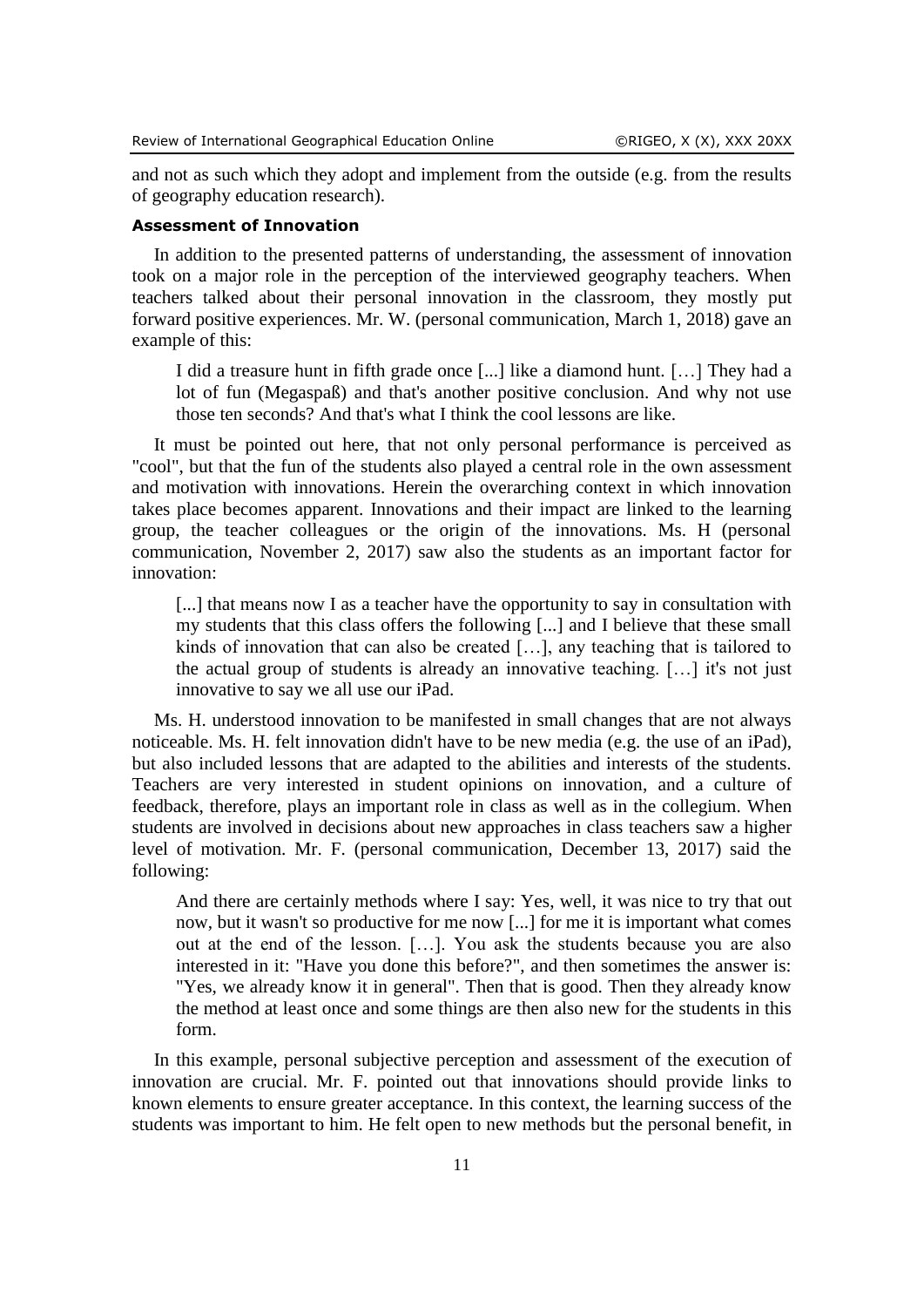terms of the outcome of the innovation, is a deciding factor for the adaptation of such methods. According to this, not every novelty is an innovation for the interviewees, but only when it has been positively evaluated. This assessment should not only be made against the background of the necessary workload but should also include the learning outcomes of the pupils. Teachers believed that innovation that builds on what the students already know is particularly effective. This is followed by Ms. O.'s perception (personal communication, November 13, 2017): "I think that for me, innovation is something that has its hands and feet, i.e. where there really is a red thread."

It was important to teachers that innovation had structure and clear objectives, which is very different from actual innovation processes beyond the educational realm. They assessed their goals using the learning goals of the lesson, and thus in connection to the learning growth of the students. The controversial aspect of this understanding is that compared to Mr. F. and Ms. O., Mr. W. evaluated the success of innovation through the fun that the students had and not through the learning success. This shows that there are problems with the determination of success due to innovation.

For Ms. H. (personal communication, November 2, 2017), innovation is a basic prerequisite for professional teaching and personal development:

I don't think it will work without innovation. So, I think the teacher who doesn't allow any innovations in his teaching […] may no longer have his profession in focus but just works for himself. For me, innovation is one of the most important points in class.

Ms. H. emphasized that for her innovations are an integral part of the professional behavior of teachers who seek good learning outcomes for students, but it has to do with workload. This makes it clear that dealing with innovations is associated with work and time consuming, which could have a negative impact on some teachers.

There was also innovation that was assessed negatively, which tie in with the curricular understanding (innovations from outside) already presented: "[...] in geography there are always movements towards some curricular changes that are simply borderline. This is an innovation in [...] geography and […] these things come in from the outside" (Mr. R., personal communication, November 3, 2017). In Mr. R.'s remarks, his rejection of some curricular changes is clear. He referred to a change in relation to A-levels tasks which he personally cannot influence. This opinion shows that if personal freedom of action is perceived as restricted (e.g. by educational or structural changes from outside the area of influence), behavior towards changes stagnate and are rejected by teachers. Acceptance of innovation depends on the gap (in terms of the idea of the innovation) between the origins of the innovation to the teachers. According to Mr. R., an innovation intended for school and teaching have to be developed and implemented by teachers and students: "[...] I think innovation from inside the teacher staff [...] is what represents an innovation. Once innovation comes from the outside, it's more of a problem because they don't know how the school microcosm works […]" (personal communication, November 3, 2017). Thus, for Mr. R. innovations that originate from the nearest environment (i.e. geography teacher colleagues) are understood as innovations as such and are mainly considered to be positive.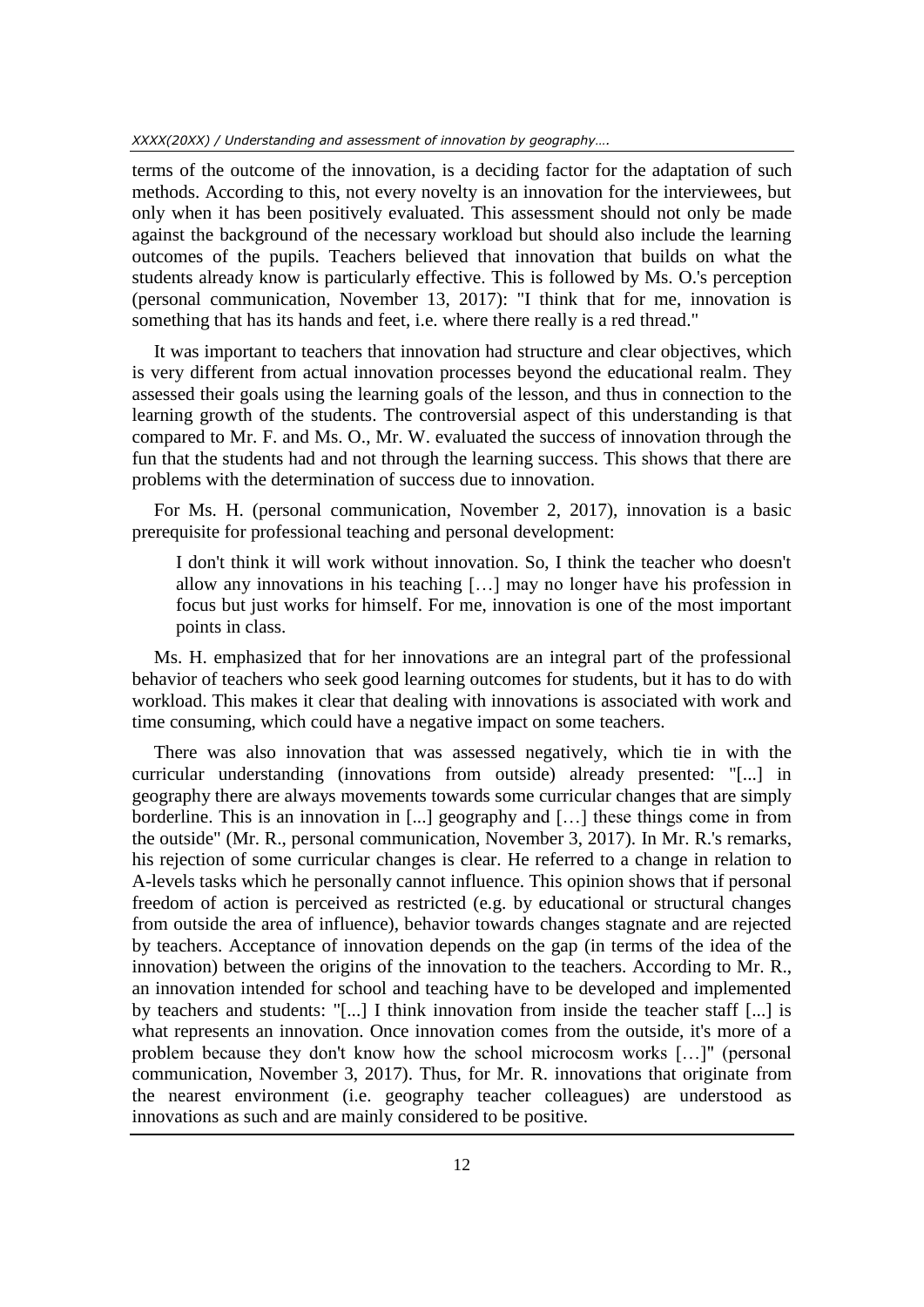However, not all teachers agreed: Mr. F. stated that there would be no major changes without changing the curricula: "[...] if the core curricula do not change seriously, then the classroom does not change […]" (personal communication, December 13, 2017). According to his perception, there must be external influences otherwise no changes will be undertaken. Therefore, it could be concluded that teachers derive the quality of innovation from their personal convictions and involvement. They assess innovation with the question to what extent an innovation brings advantages in their own teaching. In their assessment of innovation, they are guided by their subjective theories and reveal differentiated patterns of understanding. It was found that geography teachers understood innovation as novelties that bring advantages. If innovation does not show positive effects, then it is not understood as innovation. These positive effects can be positive feedback from students and colleagues or the personal feeling of success and the learning success of the students. However, the extent to which innovation enriched personal teaching and brought personal advantages differs from teacher to teacher. Through feedback from students and colleagues, teachers are encouraged to adopt innovations. Only if the class or the collegium accepts the innovation it is regarded as innovation by the interviewees. There is disagreement about innovations that come into the classroom from outside the teachers' sphere of influence. On the one hand, some assessed such outside innovation negatively because they cannot decide whether or not to accept such a change. On the other hand, other teachers saw lasting changes in teaching through top-down innovations.

## **Realization of Innovation**

The following section describes the factors that the interviewees outlined for the implementation of innovation. Moreover, individual routines as well as innovative methods, media and topics are presented from the teachers' perspective.

**Break with routines.** For the interviewees, a routine was a prerequisite for innovation. The description of a typical geography lesson by the interviewed teachers was very similar for the majority of the interviewees. Each of the teachers described phases in teaching according to introduction, development, and saving, as well as using similar technical terms in the German geographic education literature such as 'Einstieg', 'Erarbeitung' and 'Sicherung'. In the introduction phase, the problem and the subject of the lesson were developed and presented. In the development phase students work on the subject to clear the problem and in the saving phase, the result is presented and practiced. Mr. B. gave an example of this (Mr. B., personal communication, March 9, 2018):

The typical process begins with [...], I make an initial impulse. This can either be given by an image or a question. [...]. Media are used, because we have the possibility to work with pictures, panels, whatever, especially in geography. [...] Then it continues in such a way that it goes into the development phase [...] and we come to the saving and we can stop then mostly either by the presentation [...].

All interviewees with this routine perceived it as very useful and rated the described course of lessons positively. The reason for the agreement in the process of teacher education is considered to be due to this method being taught and practiced throughout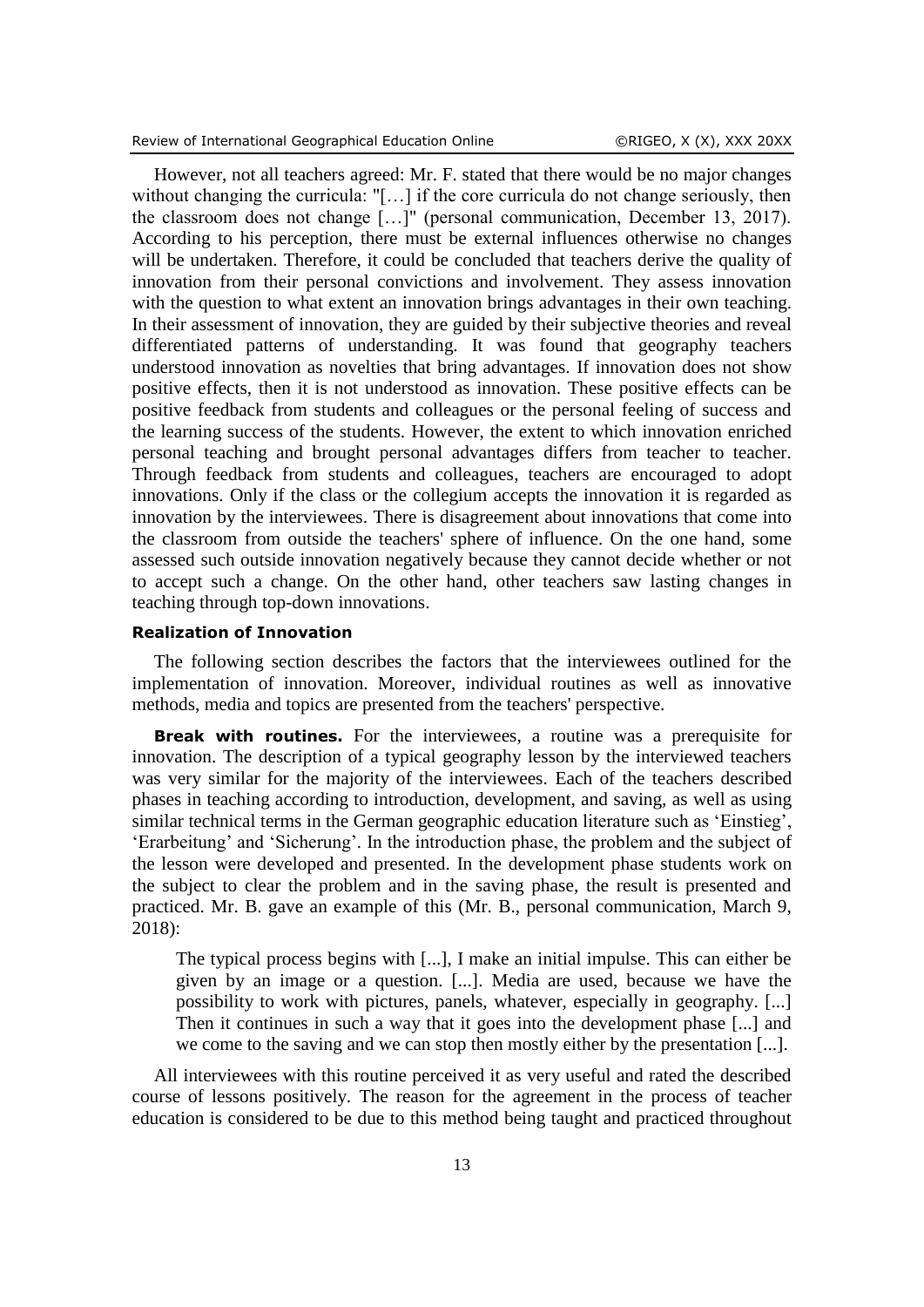Germany and so these are typical teaching phases (introduction, development, saving). Additionally, another positive routine processes were identified. For example, the media used in the introduction phase: "I start with a picture or a video for the introduction typically" (Mr. W., personal communication, March 1, 2018).

For Mr. W., it is routine to start his lessons with pictures or videos, which he uses to introduce the question of the lesson. For some teachers, the more routine and security there is in teaching, the more flexible and open they can be to change and therefore to innovation. Mr. W. reaffirmed this in his statement (Mr. W., personal communication, March 1, 2018):

[...] the routine you get. So that many things are automatized and all this pedagogical, which still runs alongside, turns into automatisms. And that also takes a lot of work away during your lesson. You can then concentrate more on the lessons.

In Mr. W.'s perception routine enable professional action and give room and freedom for reflection on the lessons themselves. If general pedagogical activities, such as counseling situations or dispute resolution in class, are automated, the actual teaching of content and methods are easier to achieve. For Mr. W. routine is generally regarded as helpful in the pedagogical field (e.g. routine in counseling situations) and in the regular course of lessons (phases in class).

Some teachers saw breaks in routine as an important part of introducing innovation. Mr. P. described this in relation to the use of the textbook:

[...] standard lessons are just so with the book [...] that's exactly what it is to the students […] and then when the digital projector turns on and there comes a short video and it is only 30 seconds long. If the 30 seconds are good, they're happy (personal communication, February 21, 2018).

He regarded the routine of using the textbook as an obstacle to the implementation of innovation. The independence from textbooks and access to content via alternative media, such as the use of the digital projector, is innovative in his perception. Innovation must be something new that is unknown or unexpected to the students. Ms. H. realized that there can be no innovation at all without a routine in her own teaching since other commitments are so time-consuming and her own teaching consequently suffers as a result:

A teacher is always at work on 5000 tasks at the same time. But the actual core business, the teaching, is sometimes not the actual focus, and I think that's a shame. I hope that this development will make this part of my life even easier, so that I can make this even more routinely and that will come with time (personal communication, November 13, 2017).

Ms. H. had only recently entered the teaching profession and therefore had not yet the time to establish a routine, but in her perception routine is necessary and seen as something positive.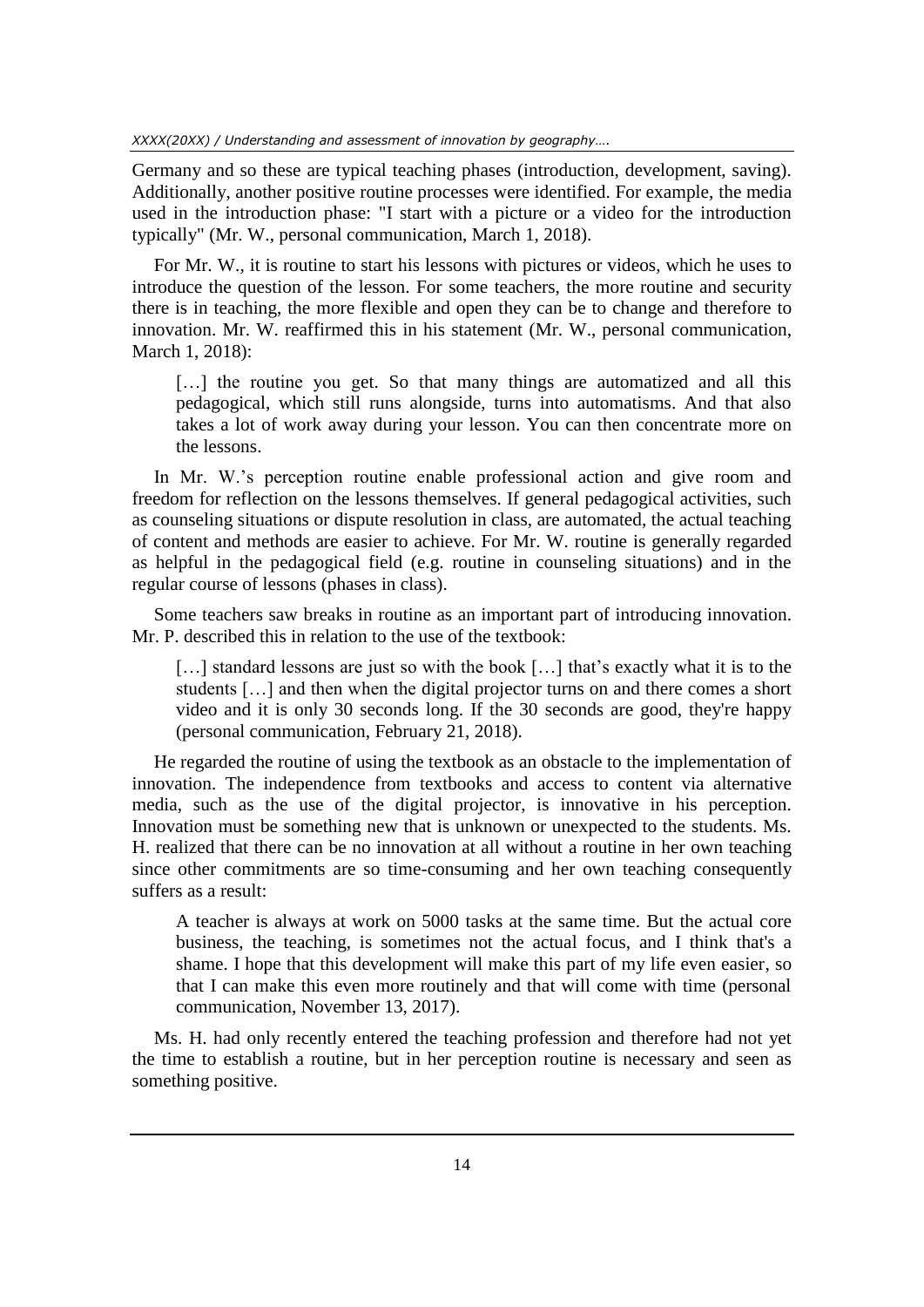Young teachers saw a change in school or entry into the teaching profession as the trigger for innovation. An existing routine was also seen as a potential for innovation with a change of student environment. Some of the teachers interviewed were motivated to initiate changes. These interviewees enjoyed teaching and wanted to learn something new. Another motivational factor that was cited was feedback from students. If new approaches were followed by positive feedback from students some teachers are motivated to try out further innovation. Routines were seen as a prerequisite for innovation because some teachers lack the time for a change of perspective and an external view of their own teaching without them. Most teachers rated routines positively and were satisfied with their personal routines. The teachers interviewed considered work relief and time-savings in routines. However, routines were found to be long-term hindrances to innovations; some teachers were convinced that some routines work and do not consider breaking with them, although there is potential for innovation within them.

**New methods.** The teachers were asked about innovative methods in their geography lessons. Teachers understood innovative methods as methods based on their knowledge of current scientific knowledge, whether from sources such as scientific articles or education literature. For example, methods based on the Thinking Through Geography principle (Leat, 1999) are regarded as innovative: "I do this TTG" (Mr. W., personal communication, March 1, 2018).

Furthermore, we noticed that teachers not only considered geography education methods but also general education methods as innovative methods for their geography lessons, like in the case of Mr. F.: "Kind of a learning pace duet (Lerntempo-Duett)" (personal communication, December 13, 2017).

Ms. O. sees the parents in a supporting function to methodical innovation and therefore strives for more cooperation with them:

And what I also think is very important is to mobilize parents. There is parenthood in a wide variety of professions. And there are also often somehow geographic touches that I can use in class. And when they have brought someone into the class who reports something [...] first of all it is interesting for students [...] it is a good thing methodically and it helps a little bit (personal communication, November 13, 2017).

Ms. O. sees the potential of parents to help implement methodical innovation (e.g. in the form of expert surveys or expert lectures). In her example, Ms. O. wants to mobilize parents (external 'experts') to combine geographical topics with their professions so that the students get to know a different perspective to that of their teacher.

**New media.** The progressive digitalization and addition of technical equipment in schools are considered to be a reason for changes in teaching and are therefore perceived as innovation. Above all, they associate this with the emergence of digitization as an innovation generally: "[…] based on my understanding of innovation. I'm sure something's changed. It is going in the right direction in many areas. But it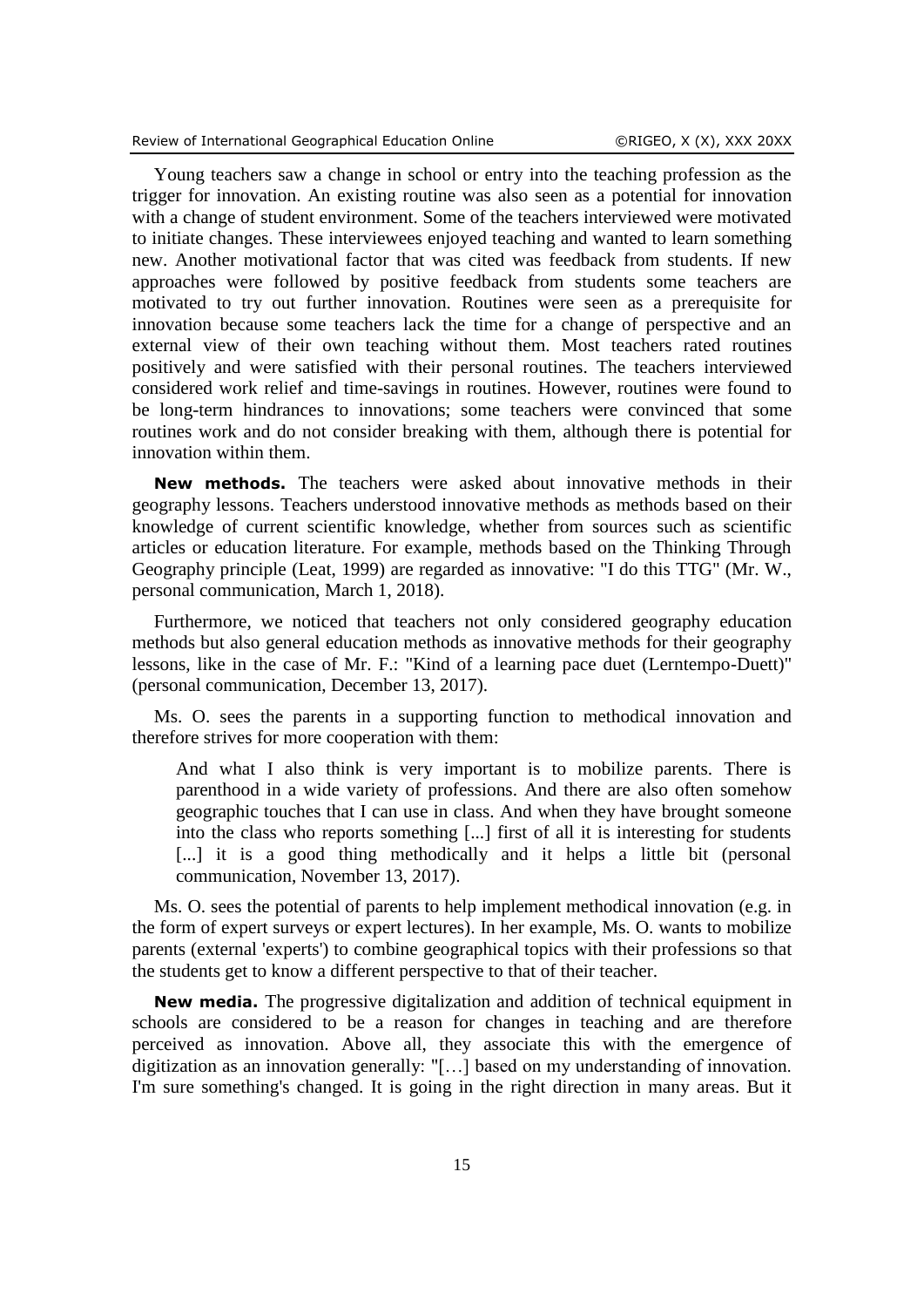could certainly still be optimized, like the digitization of the school" (Mr. F., personal communication, December 13, 2017).

According to Mr. F., digitization is not yet sufficiently advanced in schools and sees a need for innovation in this field. However, technical devices such as the digital whiteboard are considered innovative: "Such a whiteboard is a nice thing and that is definitely something that has changed […]" (Mr. F., personal communication, December 13, 2017).

Mr. F. rated the use of digital whiteboards very positively. He identified the advantages of these devices, for example in working with digital maps. With the aid of digital media, he sees advantages in the visualization that cannot be achieved otherwise. Furthermore, it is a personal concern for Mr. R. to transport digital media to school, as he also saw the need for innovation here:

[...] that we are appropriately equipped with digital media. But that would be personal to me, a huge incentive that I try to bring into school every day. PC's, networking, internet and so on. There are so many great programs and GIS systems […] that are things you wouldn't get that way (personal communication, November 3, 2017).

But at the same time, Mr. F. explained that whilst digital media and technical innovations bring many advantages, analog media should not be neglected.

[...] the digital component is added, of course. I think that this has many advantages, but I also think that we must not completely neglect everything else. That's why I still work with foils and posters in the same way. But, of course, the students also do a lot of presentations digitally these days. So, this is definitely a change in class (Mr. F., personal communication, December 13, 2017).

The interplay between innovation and routine can be seen in responses such as Mr. F.'s, showing that, despite the positive evaluation of medial innovations, routine such as working with analog media are not neglected, and that it is, in fact, beneficial to integrate old and proven media in the classroom, in addition to innovative media. Teachers that see the advantages of medial innovation refer this to the proximity to the students' environment. Their perception is that digital media is more accepted by students than analog because of the increasing influence of digital media on their everyday lives. Nevertheless, digitization is not seen as the ideal innovation by everyone: according to Ms. O.: "[…] they are trying by force us to process it all digitally and so on" (personal communication, November 13, 2017).

Teachers that behave in a negative way towards digital media often have minimal personal interaction with technology and therefore find it difficult to adapt to digital media. In their understanding, the increased focus of geography lessons on digitization is one-sided and potentially innovative analog media developments are subsequently sidelined. Moreover, Ms. O. sees the change to digitalization in the school environment as an external force (curricular change) that is dictating how teachers should educate students.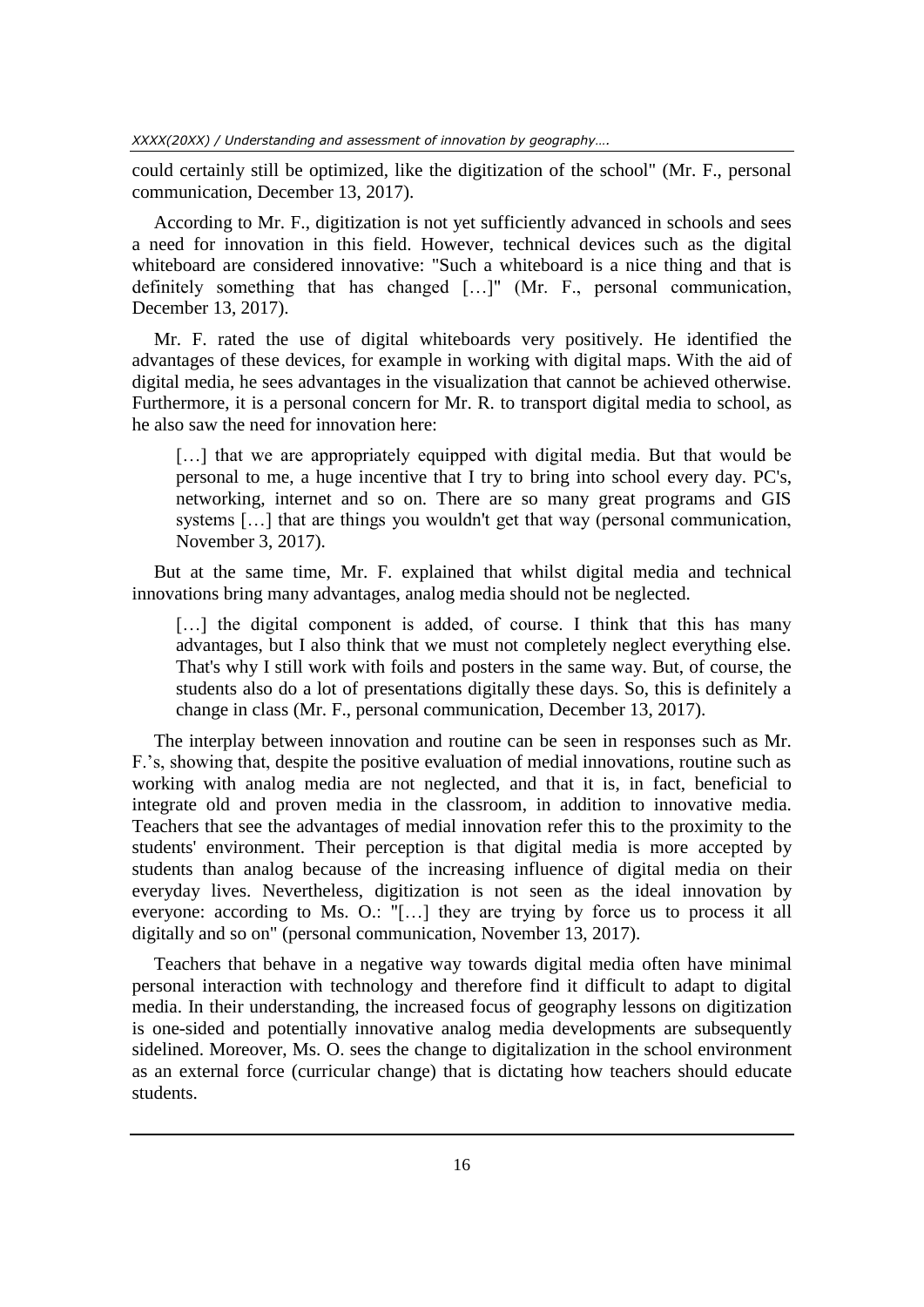**New topics.** In terms of innovative content, some teachers see how topical an issue in the news or print media as a decisive factor in whether they include it in their teaching.

I already think that the sustainability topic is relatively well covered in lessons. [...] I think innovation is simply missing here. I think that's just all the things you hear on the news that are up-to-date and sustainability is […] not so topical anymore. And I think other issues such as energy or geopolitics, wars for resources, that sort of thing are the interesting topics you can do in class (Mr. W., personal communication, March 1, 2018).

For Mr. W., covering innovative topics in his lessons is important. He considers current events that are discussed in the news to be innovative, and not the sustainability issue, that is thematized in school. Some teachers see a conflict between the topicality of geographical content and the curriculum. Current topics, such as global problems and crisis situations, generally take up too little space in class because the curriculum is too narrow:

The current worldwide refugee crisis. […] Covering this issue might just bring it a little bit more into the students' consciousness and maybe also find approaches to address it in geography lessons. The oil and drinking water problems are, of course, something we already know, but most of the time you don't dive so deep into them (Mr. F., personal communication, December 13, 2017).

Most interviewed teachers want more physical geography in schools (the current curriculum of NRW contains almost no physical geography) and this is where they see the potential for innovation, especially in the upper school where the focus is on human geography. Those who had a personal focus on physical geography in their studies and further education would also like to apply what they have learned in their own education.

It was evident throughout the interviews that innovative content plays a secondary role in teaching for teachers. Most of the teachers interviewed are not aware of current research and innovative topics are less relevant and even current discourses within the geographic and geography education discipline are only briefly considered.

## **Obstacles to Innovative Teaching**

There was a broad consensus among teachers of the obstacles for innovation. First and foremost, school equipment was seen as important for technological advance. There is currently a shortage of technological tools and digital media in some schools, which is considered to inhibit innovation: "[…] then of course such a whiteboard is a nice thing and that is definitely something that has changed, because when I started in this school, we hadn't such a whiteboard at the very beginning" (Mr. F., personal communication, December 13, 2017).

Mr. W. noted that innovation is important but its implementation in schools is marked by obstacles such as the school timetable or the curriculum: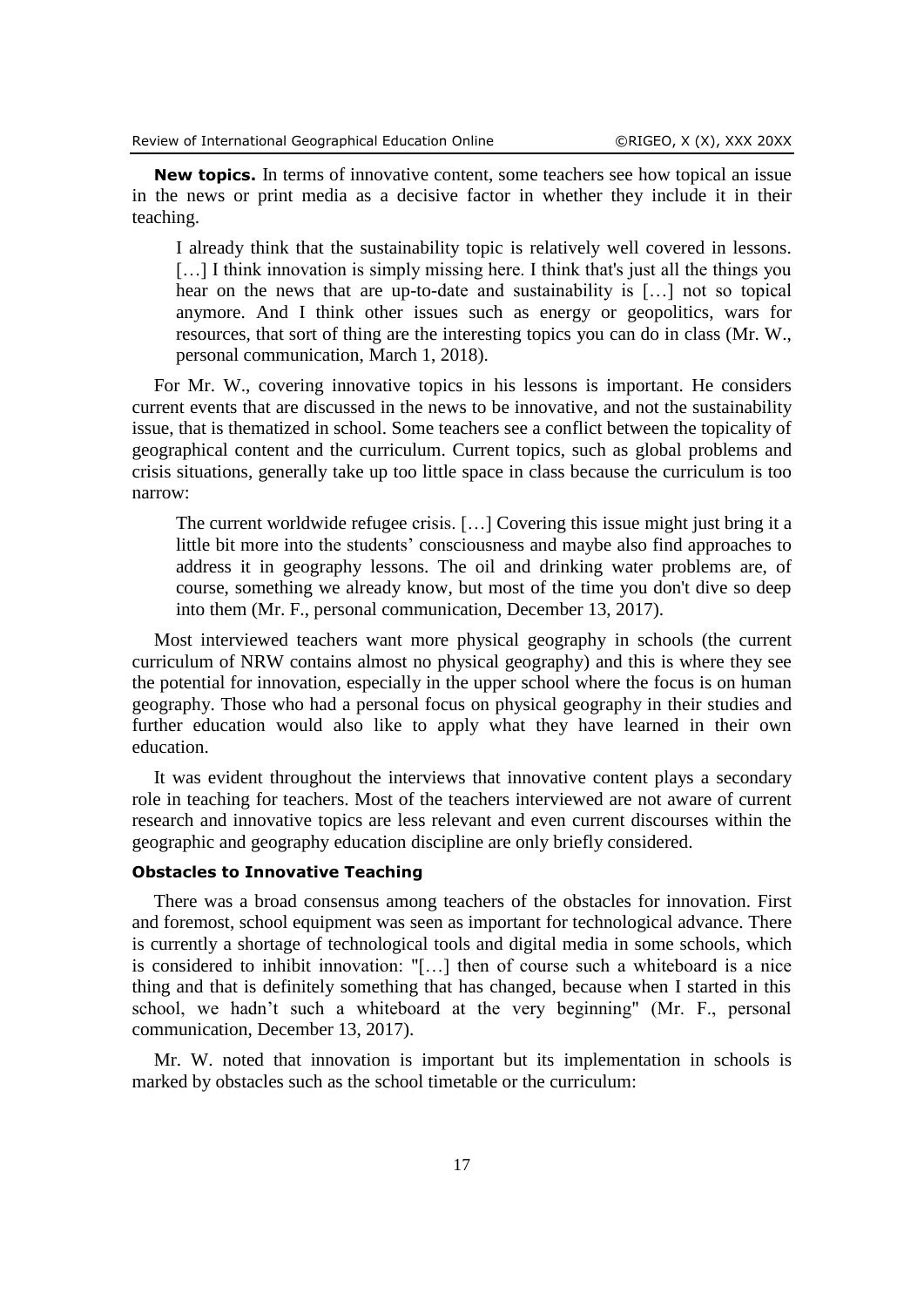I believe that the framework is so narrow that there is little room for maneuver. Be it purely practical due to external conditions such as that you may need more time or a different space for something innovative. Or simply the curriculum is too narrow. However, you have students who would like to be innovative. Everyone involved would like. But you are not allowed. And that's why I believe that innovation takes a relatively long time until it really arrives at a school. Take a look at what is considered to be new media in learning; that's Facebook right now, but none of them are using that. I think it's all too slow.

From Mr. W.'s statements, it is obvious that personal room for innovation is limited by the curricula. He also noted that even new school material being developed in relation to the curriculum is out of to date. Therefore, he thought that although innovations exist too much time passes between its development and the innovation arriving in the school, so that when it arrives, the innovation is no longer new. The most frequently mentioned innovation-inhibiting factor is the time required. From the shortened time up to spent by students at the school the overcrowded curriculum, to the time needed for research and preparation of new material. For example, previously mentioned constructivist methods provide teachers with an increased workload and they, therefore, fall back on classical methods due to a lack of time. Teachers, therefore, think that innovation cannot be implemented due to time and curricular constraints. However, small deviations from a teaching routine can create an opportunity for innovation, which does not have to be time-consuming, as individual teachers describe. For example, a short use of the digital projector alone can increase student motivation and is seen as innovative to them, as long as it is not used frequently. Even deviations without geographical or curricular reference are evaluated positively and are understood as innovation by students and teachers alike. Some teachers are generally open and motivated to innovate in this perspective and these teachers intend to use innovation but often do not implement it due to the aforementioned internal and external influences.

Another obstacle that some teachers mentioned is that of uncertainty with innovation: "I'd rather take the safe route" (Mr. W., personal communication, March 1, 2018). As there is often a lack of consensus on the meaning of innovation teachers do not know whether they are being innovative or not. It is therefore not easy for them to assess the success of the innovation as they cannot fully evaluate the learning outcome of the students after the innovation. However, teachers need to overcome their insecurity and try to incorporate innovation into their lessons, or they will close themselves off from the new and stick to their old routine.

## **Discussion**

The aim of this study was to answer what was teachers' understanding of innovation to determine what this understanding was dependent on and to what extent it influences the intention of geography teachers to be innovative in geography lessons. The majority of geography teachers interviewed had a methodical and curricular understanding of innovation in the sense of Schaub and Zenke (2007). Figure 2 shows the innovation matrix from the perspective of the teachers interviewed (in the style of figure 1).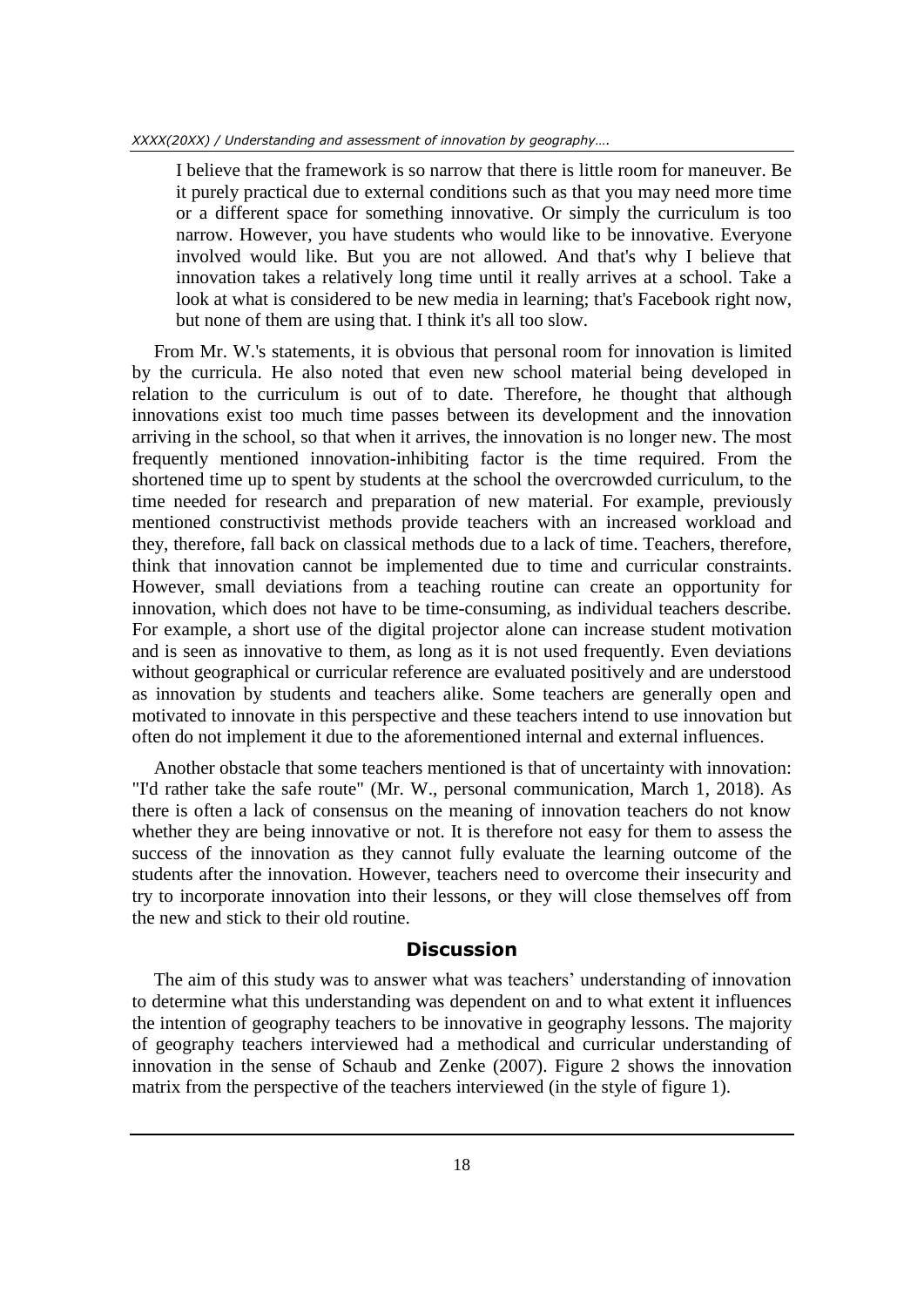



*Figure 2.* Innovation matrix displaying the perception of innovation by the interviewed teachers (own illustration).

Innovations in teachers' own geography lessons (micro level) were mainly understood as the use of new methods or media tools, such as the digital whiteboard. The teachers interviewed saw themselves as the main initiators of such innovation and call these innovations 'innovation from the inside'. This type of innovation is unanimously rated as very positive by all interviewees, as the selection and implementation of the innovation are left to the teachers. Therefore, the actors in this level of effect (Goldenbaum 2013) are teachers, and in some cases students, who participate in the creation, adoption, and implementation of innovation. Some of the interviewed teachers quoted different methods but these did not reflect the origin of these methods. These teachers were usually not aware of where the educational knowledge came from and related it mainly to themselves. Another 'actor' identified by the interviewees was the news and print media, which are seen as current sources of content for teaching.

Curricular innovation 'from outside' such as the curricular change from G8 to G9 are mainly considered negatively in comparison to 'innovation from the inside' and are equated with external control and interference in one's own actions. The interviewees considered the success of implementing innovation in a bottom-up procedure. The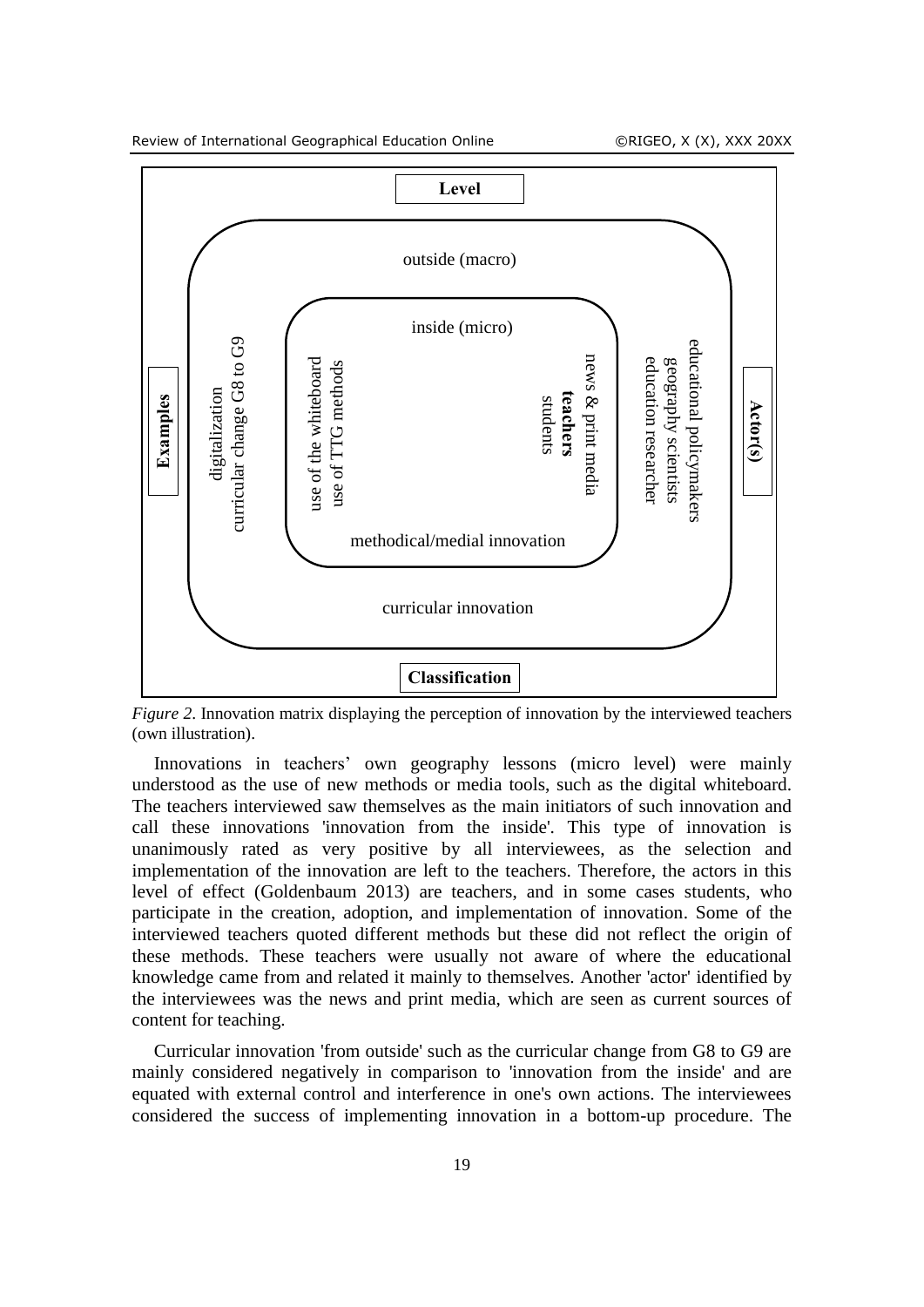actors at this level are similar to the proposed actors in Figure 1, which include educational policymakers and researchers. Not all interviewed teacher shared this negative attitude towards curricular innovation; some stated they expected no innovation would occur without such top-down regulation. However, overall geography education and geography science were generally considered to be of little importance to such top-down innovation.

Generally, teachers showed little consideration of meso-level innovation, i.e. innovation of an institutional kind that can be influenced by both teachers and external parties. Consequently, institutional innovation seemed to be of little importance to the teachers interviewed, although this is the area in which the aversion to 'the outside' may be overcome.

Another noteworthy feature is that, unlike the matrix in Figure 1, the interviewed teachers did not identify a fluid boundary between individual types of innovation. For them, a huge contrast between "internal" innovations and "external" innovation remains. Conditions such as digital equipment or context in which the innovation is to be implemented are crucial. Furthermore, personal benefits that are associated with the innovation were often also referred to e.g. time-saving or fun. Thus, the emotions that teachers associated with innovation are considered to plan an important role. This point can be linked to the previous point in terms of the origin of an innovation. Teachers who see themselves as innovators must have a good feeling and receive positive feedback from students, and only then they do understand innovation as innovation, and consequently evaluate these changes positively. However, different understandings and emotions related to innovation lead to different assessments of the effectiveness of the implemented changes. Teachers who have a methodical focus in their understanding of innovation are more inclined to evaluate and implement them positively whilst teachers who have a mainly curricular understanding of innovation are more likely to reject the implemented changes. During the interviews, there was no reflection on failure with innovation and it seems that teachers take a defensive attitude towards unsuccessful attempts with innovation.

The most important condition for innovation, and at the same time aspect teachers were most ambivalent about, was routine. On the one hand, it was clear that innovation cannot occur without routine as the main criteria for innovation are breaking with routine. On the other hand, the teachers interviewed did not recognize routine as an obstacle to the implementation of innovation. Routine is particularly important to new teachers who have not yet developed any or few routines and therefore find it difficult to determine innovation for themselves as everything is new for them. In contrast, more experienced teachers found it difficult to change their routines because these routines have been proven to be very effective in their point of view. Generally, teachers consider routines to be advantageous for time-saving, reliability in teaching and work relief. However, in the long term, fixed routines are inhibiting innovation in the classroom. Some teachers were satisfied with what was going well and did not see the need for innovation so long as they felt teaching outcomes were good and the students were satisfied. However, some teachers recognized the problem with routine and those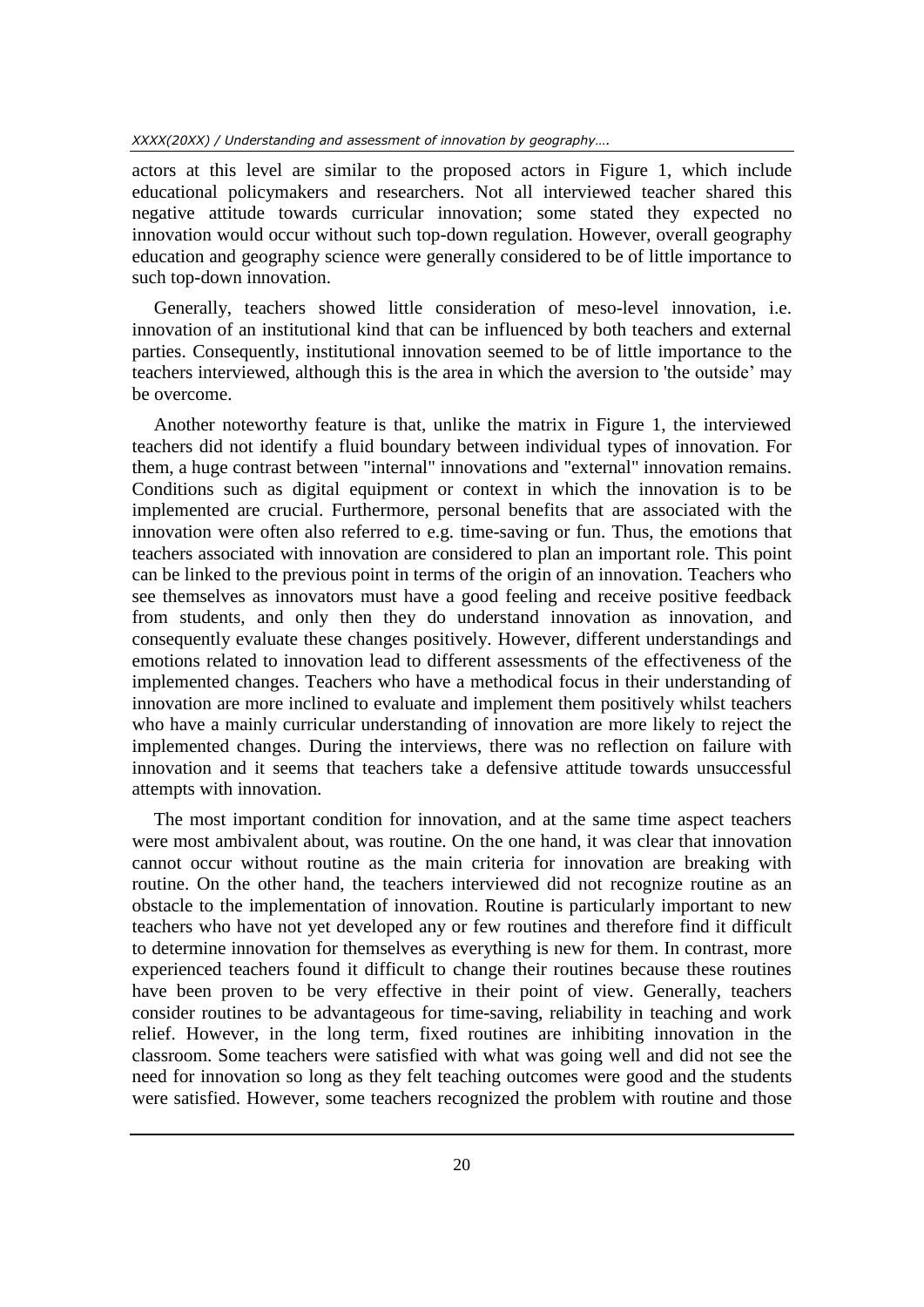who had developed routines for themselves and subsequently reflected on their actions did not have a problem with breaking with them and being innovative.

A gap in scientific literature can now be recognized because the evaluation of routine in geography lessons lacks a theoretical framework and the importance of routine in connection with innovation. Most studies related to geography and innovation provide methodical and medial approaches and their implementation and impact in the classroom (Reinfried, 2009; Ditter, et al., 2011; Falk & Faller, 2016;) but there is a need for developing an understanding of innovation competence (Gryl, 2013, Weis et al., 2017), where students should be prepared for the future and be able to act innovatively. But if teachers do not have a clear understanding of innovation they will not be able to teach it effectively. This study can be used as a basis for raising awareness of the concept of innovation for teachers, their assessment of innovation and critical reflection on their personal behavior.

## **Conclusion**

This study has identified the understanding of innovation by geography teachers and their assessment patterns in connection with innovation. It was not intended to provide concrete proposals for innovation or for whom which innovation is useful, or what a real innovation is in geography teaching. We find this question very difficult, even impossible to answer because there is no universal definition of innovation in teaching. The definition proposed here reflects only a small part of the diversity of innovation in geographical education. Therefore, an innovation must always be seen in its respective context (e.g. level of effect, classification). This could open up a debate on what innovation means in geography education. Teachers seem to have difficulties talking about innovations, either through uncertainties on what a good or a bad innovation depends on, or due to a general skepticism towards external innovation (macro-/mesolevel). The "outside-inside problem" needs more exploration through research to determine how the gap between bottom-up and top-down innovation can be overcome. A connection with the attribution theory (Heider, 1977) could be considered as a starting point. The described gap in institutional understanding of geography teachers could be the starting point for interviews with geography teaching instructors. These would form a link between science and active teaching, so the understanding and assessment of innovation in geography and how teachers perceive current geography teaching can be understood in greater detail.

#### **References**

- Arnold, T. J., Fang, E. (Er), Palmatier, R. W. (2010). The effects of customer acquisition and retention orientations on a firm's radical and incremental innovation performance. *Journal of the Academy of Marketing Science, 39*(2), 234-251. https://link.springer.com/article/10.1007/s11747-010-0203-8.
- Birkenhauer, J. (2010). Proposals for a Geography Curriculum '2000+' in Germany. *International Research in Geographical and Environmental Education, 11*, 272–277. https://doi.org/10.1080/10382040208667491.
- Budke, A. (2015). Methoden der geographiedidaktischen Forschung. In A. Budke, & M. Kuckuck (Eds.), *Geographiedidaktische Forschungsmethoden* (pp.1-37). Berlin-Münster: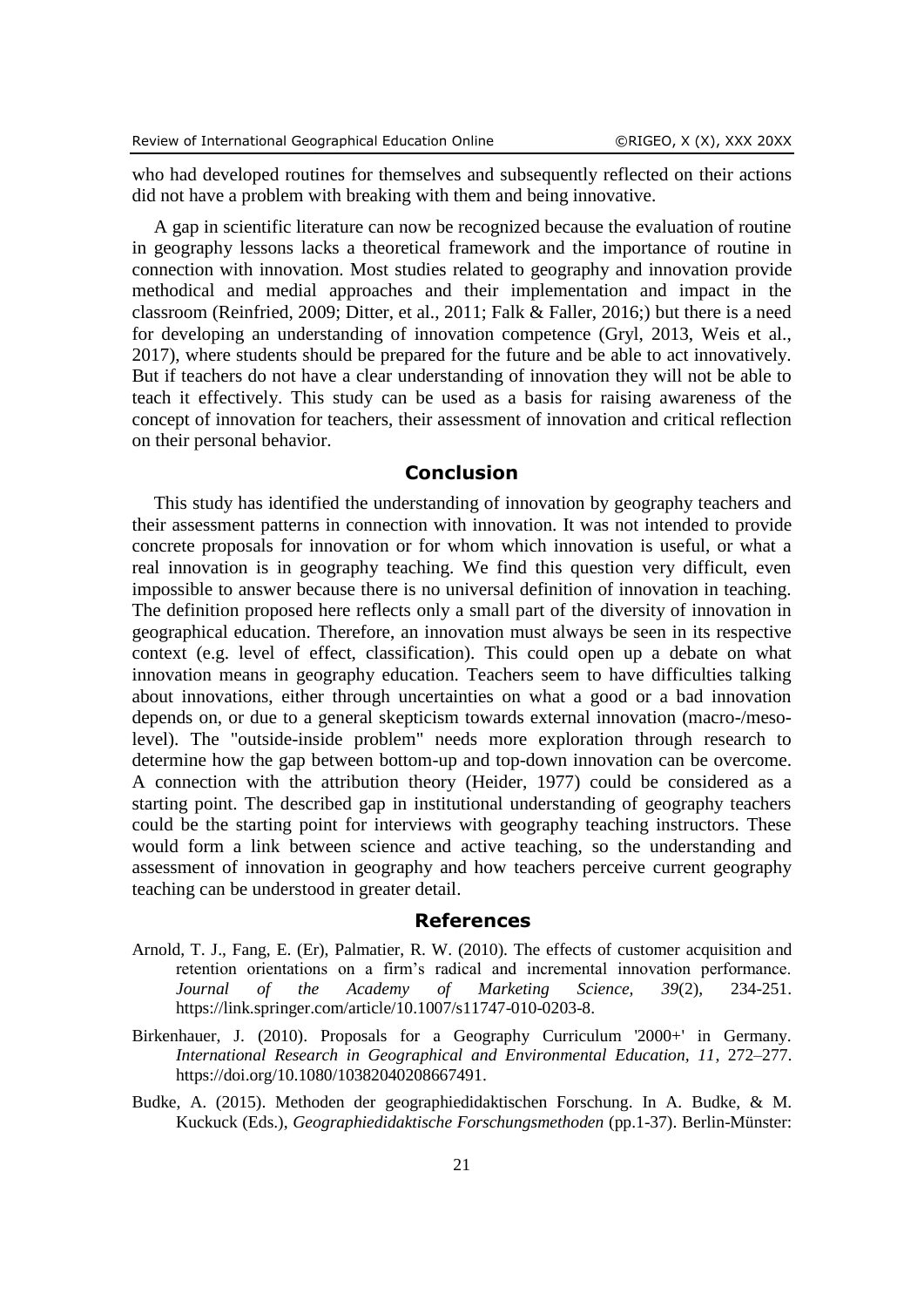LIT Verlag.

- Budke, A., & Uhlenwinkel, Anke (2011). Argumentieren im Geographieunterricht Theoretische Grundlagen und unterrichtspraktische Umsetzungen. In C. Meyer, R. Henry, & G. Stöber (Eds.), *Geographische Bildung. Kompetenzen in der didaktischen Forschung und Schulpraxis* (pp. 114-129). Braunschweig: Westermann.
- Borko, H. (2004). Professional Development and Teacher Learning. Mapping the Terrain. *Educational Researcher, 33*(8)*,* 3–15.
- Bormann, I. (2013). Wissensbezogene Innovationsanalyse ein Beitrag zur Erweiterung von Forschungstraditionen. In M. Rürup, & M. Bormann (Eds.), *Innovationen im Bildungswesen* (pp. 90-109). Wiesbaden: Springer Fachmedien.
- Böhn, D., & Hamann, B., (2011). Approaches to sustainability. Examples from geography textbook analysis in Germany. *European Journal of Geography, 2*(1), 1-10.
- Bullinger, H.-J. (1994). *Einführung in das Technologie-Management*. Stuttgart: Teubner.
- Dann, H.-D. (1994): Pädagogisches Verstehen: Subjektive Theorien und erfolgreiches Handeln von Lehrkräften. In: K. Reusser, M. Reusser-Weyeneth (Eds.), *Verstehen. Psychologischer Prozess und didaktische Aufgabe* (pp. 163-182). Bern: Verlag Hans Huber (Psychologie-Forschung).
- Dewar, R. D., & Dutton J. E. (1986). The adoption of radical and incremental innovations: An empirical analysis. *Management Science, 32*(11), 1422–1433. https://doi.org/10.1287/mnsc.32.11.1422.
- Ditter, R., Voss, K., & Siegmund, A. (2011): Innovative geography lessons with remote sensing methods. In T. Jekel, A. Koller, K. Donert, & Vogler, R. (Eds.), *Learning with GI 2011 - Implementing Digital Earth in Education* (pp. 204-207). Berlin: Wichmann.
- Döbert, H., Ackeren Van, I., Bos, W., Klemm, K., Klieme, E., Lehmann, R., & Weiß, M. (2003). *Vertiefender Vergleich der Schulsysteme ausgewählter PISA ‐ Teilnehmerstaaten*. Berlin: BMBF.
- Ettlie, J. E., Brigdes, W. P., & O'Keefe, R. D. (1984). Organization strategy and structural differences for radical versus incremental innovation. *Management Science, 30*(6), 682- 695. https://doi.org/10.1287/mnsc.30.6.682.
- Falk, G. C., & Faller, M. (2016). Das Geowindow. Ein innovatives Unterrichtsmedium. In K. H. Otto, (Ed.): *Geographie und naturwissenschaftliche Bildung - Der Beitrag des Faches für Schule, Lernlabor und Hochschule* (pp. 258-262). Münster: Monsenstein und Vannerdat.
- Flick, U. (2011a): *Qualitative Sozialforschung. Eine Einführung.* Reinbek: Rowohlt Taschenbuch Verlag.
- Flick, U. (2011b): Das Episodische Interview. In G. Oelerich, & H.-U. Otto (Eds.)*, Empirische Forschung und soziale Arbeit* (pp. 273–280)*.* Wiesbaden: Springer VS Verlag.
- Fullan, M., & Pomfret, A. (1997). Research on curriculum and instruction implementation. *Review of Education Research, 47*(1)*,* 335-397. https://doi.org/10.3102/00346543047002335.
- Glaser, B., & Strauss, A. (1967): The discovery of grounded theory. Strategies for qualitative research. Chicago: Aldine.
- Glaser, B., & Strauss, A. (1999). *The discovery of grounded theory. Strategies for qualitative*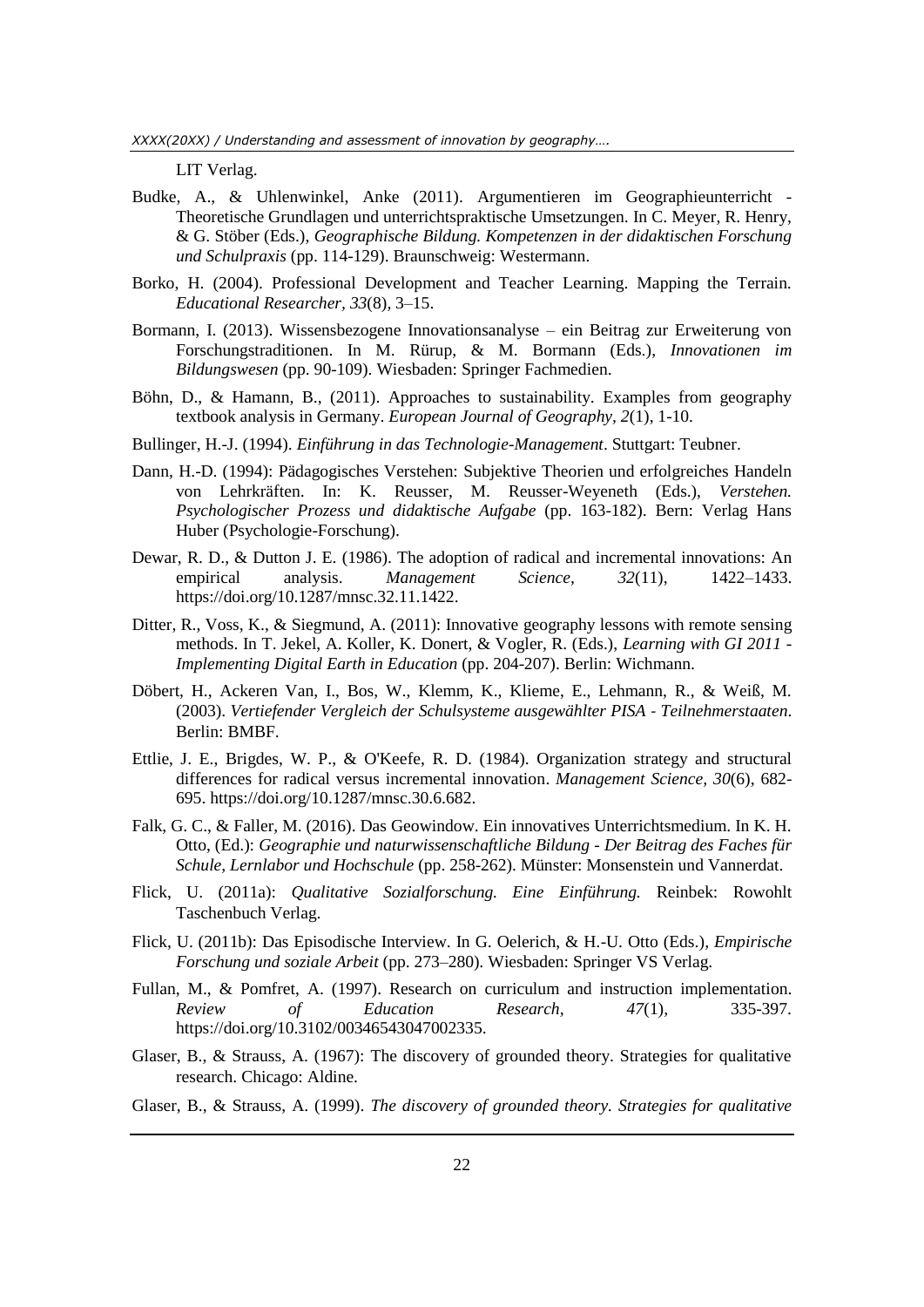*research.* New York, NY: Taylor & Francis Inc.

- Goldenbaum, A. (2013): Implementation von Schulinnovationen. In M. Rürup, & I. Bormann (Eds.), *Innovationen im Bildungswesen. Analytische Zugänge und empirische Befunde* (pp. 149-172). Wiesbaden: Springer.
- Gräsel, C., & Parchmann, I. (2004): Implementationsforschung ‐ oder: der steinige Weg, Unterricht zu verändern. *Unterrichtswissenschaft 32*(3), 196– 214. https://www.pedocs.de/volltexte/2013/5813/pdf/UntWiss\_2004\_3\_Graesel\_Parchmann\_I mplementationsforschung.pdf.
- Gryl, I. (2013). Alles neu innovativ durch Geographie- und GW-Unterricht? *GW-Unterricht*, *131,* 16-27.
- Heider, F. (1977). *Psychologie der interpersonalen Beziehungen*. Stuttgart: Klett.
- Helmke, A. (2012): *Unterrichtsqualität und Lehrerprofessionalität. Diagnose, Evaluation und Verbesserung des Unterrichts*. Seelze: Klett, Kallmeyer.
- Hermanns, H. (1992). Die Auswertung narrativer Interviews: ein Beispiel für qualitative Verfahren. In J. H. P. Hoffmeyer-Zlotnik (Ed.)*, Analyse verbaler Daten: über den Umgang mit qualitativen Daten* (pp. 110-141). Opladen: Westdt. Verlag.
- Hermanns, H. (1995). Narratives Interview. In U. Flick (Ed.)*, Handbuch qualitative Sozialforschung* (pp.182-185)*.* München: Beltz.
- Höhnle, S., Michel, B., Glasze, G., & Uphues, R. (2013). Digital geo-data traces new challenges for geographic education. *International Research in Geographical and Environmental Education*, *22*(2), 97-108.
- Jahn, M., Viehrig, K., Fiene, C., & Siegmund, A. (2015). Mit Concept Maps systemisches Denken von Schüler/innen bewerten. In A. Budke, & M. Kuckuck (Eds.), *Geographiedidaktische Forschungsmethoden, Praxis Neue Kulturgeographie* (pp. 340- 367). Berlin, Münster, Wien, Zürich, London: Lit- Verlag.
- Jeckel, T., & Pichler, H. (2017). Vom GW-Unterrichten zum Unterrichten mit geographischen und ökonomischen Konzepten. Zu den neuen Basiskonzepten im österreichischen GW-Lehrplan AHS Sek II. *GW-Unterricht*, *147*(3)*,* 5-15.
- Klein, K. J., & Knight, A. P. (2005). Innovation implementation. Overcoming the challenge. *Current Directions in Psychological Science, 14*(5)*,* 243-246.
- Küsters, I. (2006). *Narrative Interviews. Grundlagen und Anwendung*. Wiesbaden: Springer VS.
- Lambert, D. (2011): Reframing school geography: A capability approach. In G. Butt (Ed.), *Geography, education and the future* (pp. 127-140). London: Continuum
- Lambert, D., Solem, M., & Tani, S. (2015): Achieving human potential through geography education: A capabilities approach to curriculum making in schools. *Annals of the Association of American Geographers, 105,* (4), pp. 723–735.
- Lauer, A. (2006). *Möglichkeiten und Grenzen von Innovationen im Lehrplan – evaluiert am Beispiel der Jahrgangsstufe 6 im Fach Mathematik* (Doctoral dissertation). Retrieved from OPUS Bibliothek Universität Augsburg. (https://opus.bibliothek.uniaugsburg.de/opus4/frontdoor/deliver/index/docId/326/file/Promotion\_Abgabe\_020806.pd f).
- Leat, D. (1999). *Thinking through geography*. Cambridge: Chris Kington Publishing.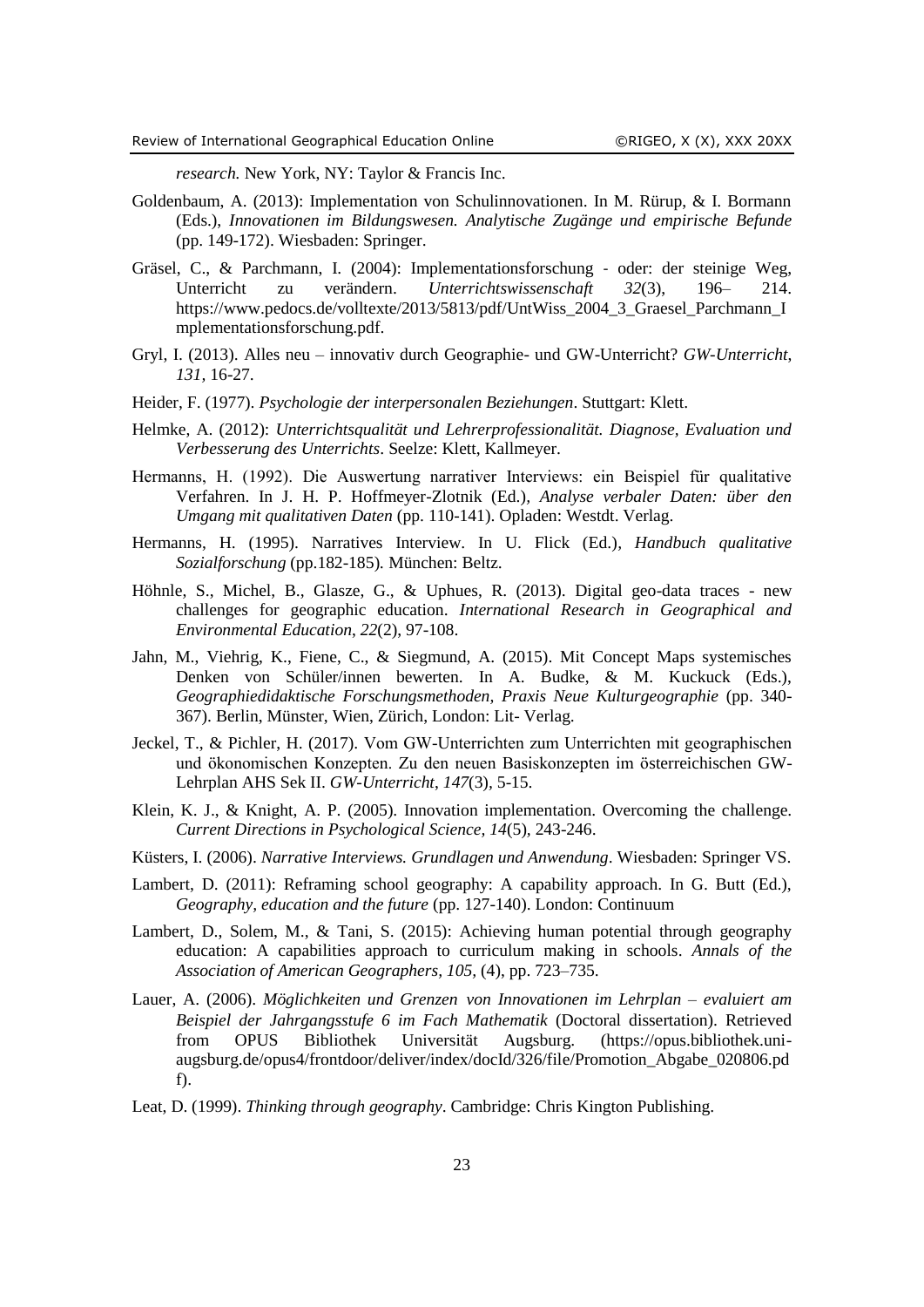*XXXX(20XX) / Understanding and assessment of innovation by geography….*

- Mandl, H., & Huber, G. L. (1982): *Subjektive Theorien von Lehrern*. Tübingen: Deutsches Institut für Fernstudien.
- Mayring, P. (2002). *Einführung in die qualitative Sozialforschung. Eine Anleitung zu qualitativem Denken*. Weinheim: Beltz.
- Mayring, P. (2008): *Qualitative Inhaltsanalyse. Grundlagen und Techniken*. Weinheim: Beltz.
- Radtke, F.‐O. (2004). Der Eigensinn pädagogischer Professionalität jenseits von Innovationshoffnungen und Effizienzerwartungen. Übergangene Einsichten aus der Wissensverwendungsforschung für die Organisation der universitären Lehrerbildung. In B. Koch‐Priewe, F.‐U. Kolbe, & J. Wildt (Eds.), *Grundlagenforschung und mikrodidaktische Reformansätze zur Lehrerbildung* (pp. 99-149). Bad Heilbrunn: Klinkhardt.
- Reinfried, S. (2009): Das Modell der Didaktischen Rekonstruktion eine innovative Methode zur fachwissenschaftlichen Erforschung und Entwicklung von Unterricht. Einleitung. In K. Reusser, & I. Tanner (Eds.)*, Unterrichtsforschung und Unterrichtsentwicklung. Jahreskongress der SGBF und der SGL vom 29. Juni -1. Juli 2009* (282-284). Universität Zürich.
- Reinmann-Rothmeier, G. (2003). *Didaktische Innovation durch Blended Learning*. *Leitlinien anhand eines Beispiels aus der Hochschule*. Bern: Huber.
- Reinmann, G. (2005). *Blended Learning in der Lehrerbildung. Grundlagen für die Konzeption innovativer Lernumgebungen.* Lengerich: Pabst.
- Rosenthal, G. (1987): *"Wenn alles in Scherben fällt..." Von Leben und Sinnwelt der Kriegsgeneration.* Opladen: Leske & Budrich.
- Fischer-Rosenthal, W., & Rosenthal, G. (1997): Narrationsanalyse biographischer Selbstpräsentationen. In R. Hitzler, & A. Honer (Eds.)*, Sozialwissenschaftliche Hermeneutik* (pp. 133-164). Opladen: Leske & Budrich (utb).
- Rosenthal, G. (2005). *Interpretative Sozialforschung. Eine Einführung.* Weinheim, München: Juventa.
- Rürup, M., & Bormann, I. (2013). Innovation als Thema und Theoriebaustein der Educational Governance Forschung – Zur Einführung in den Herausgeberband. In M. Rürup, & I. Bormann (Eds.), *Innovationen im Bildungswesen. Analytische Zugänge und empirische Befunde* (pp. 11-44). Wiesbaden: Springer.
- Schaub, H., & Zenke, K. G. (2007). *Wörterbuch zur Pädagogik. Grundlegend erweiterte und aktualisierte Neuausgabe.* München: dtv.
- Schmid, M. R. (1999). *Wissensmanagement für den Innovationsprozess. Ein empirisch fundierter Beitrag zur Gestaltung und Umsetzung des Wissensmanagement-Ansatzes im produktorientierten Ideenmanagement bei DaimlerChrysler* (Doctoral dissertation). Retrieved from Universität Bielefeld. https://pub.uni-bielefeld.de/publication/2305155.
- Schramm, E. (2007). *Möglichkeiten und Grenzen von Innovationen durch Lehrpläne. Evaluation am Beispiel der sechsten Klasse im Fach Deutsch* (Doctoral dissertation). Retrieved from OPUS Bibliothek Universität Augsburg. https://opus.bibliothek.uniaugsburg.de/opus4/frontdoor/deliver/index/docId/604/file/Schramm\_Lehrplaene.pdf.
- Schulze, U., Gryl, I., & Kanwischer, D. (2015). Spatial citizenship education and digital geomedia: composing competences for teacher education and training. *Journal of*